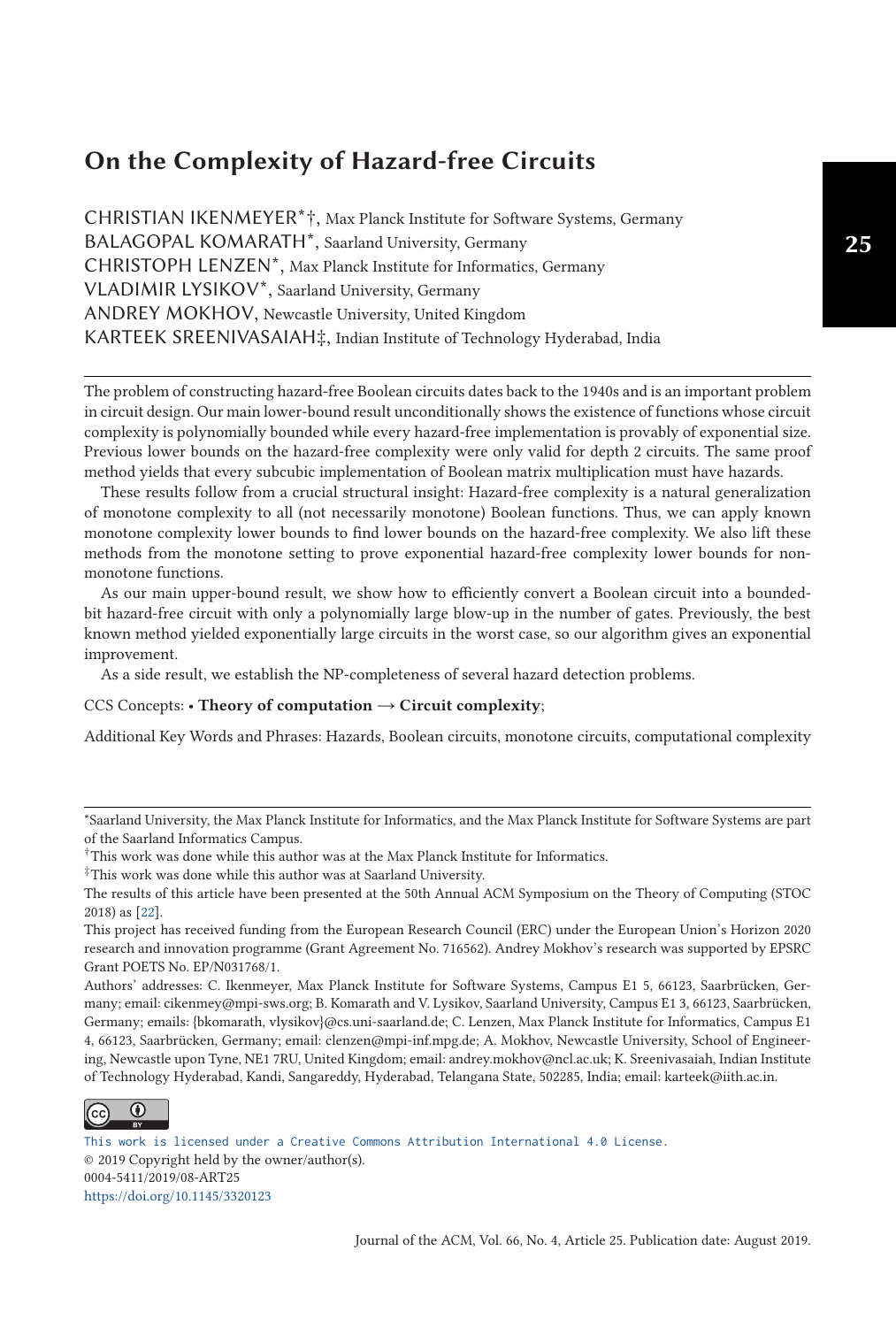#### **ACM Reference format:**

Christian Ikenmeyer, Balagopal Komarath, Christoph Lenzen, Vladimir Lysikov, Andrey Mokhov, and Karteek Sreenivasaiah. 2019. On the Complexity of Hazard-free Circuits. *J. ACM* 66, 4, Article 25 (August 2019), 20 pages.

<https://doi.org/10.1145/3320123>

## **1 INTRODUCTION**

We study the problem of *hazards* in Boolean circuits. This problem naturally occurs in digital circuit design, specifically in the implementation of circuits in hardware (e.g., [\[9,](#page-18-0) [21\]](#page-18-0)), but is also closely related to questions in logic (e.g., [\[25,](#page-18-0) [26,](#page-18-0) [29\]](#page-18-0)) and cybersecurity [\[20,](#page-18-0) [46\]](#page-19-0). Objects are called differently in the different fields; for presentational simplicity, we use the parlance of hardware circuits throughout the article.

A Boolean circuit is a circuit that uses and-, or-, and not-gates, in the sense of [\[23,](#page-18-0) Section 1.2], where and and or have fan-in two. The standard approach to studying hardware implementations of Boolean circuits is to use the digital abstraction, in which voltages on wires and at gates are interpreted as either logical 0 or 1. More generally, this approach is suitable for any system in which there is a guarantee that the inputs to the circuit and the outputs of the gates of the circuit can be reliably interpreted in this way (i.e., be identified as the Boolean value matching the gate's truth table).

#### **Kleene Logic and Hazards**

Several independent works ([\[17,](#page-18-0) [50\]](#page-19-0) and references therein) observed that Kleene's classical threevalued *strong logic of indeterminacy*  $K_3$  [\[25,](#page-18-0) Section 64] captures the issues arising from non-digital inputs. The idea is simple and intuitive. The two-valued Boolean logic is extended by a third value u representing any unknown, uncertain, undefined, transitioning, or otherwise non-binary value. We call both Boolean values *stable*, while u is called *unstable*. The behavior of a Boolean gate is then extended as follows. Let  $\mathbb{B} := \{0, 1\}$  and  $\mathbb{T} := \{0, u, 1\}$ . Given a string  $x \in \mathbb{T}^k$ , a *resolution*  $y \in \mathbb{B}^k$  of *x* is defined as a string that is obtained by replacing each occurrence of u in *x* by either 0 or 1. If a *k*-ary gate (with one output) is subjected to inputs  $x \in \mathbb{T}^k$ , then it outputs  $b \in \mathbb{B}$  iff it outputs *b* for *all* resolutions  $y \in \mathbb{B}^k$  of *x*; otherwise, it outputs u. In other words, the gate outputs a Boolean value *b*, if and only if its output does not actually depend on the unstable inputs. This results in the following extended specifications of and, or, and not gates:

|                                                                                       |  | and $\begin{vmatrix} 0 & u & 1 \end{vmatrix}$  |  |  | or $\begin{vmatrix} 0 & u & 1 \end{vmatrix}$                                                 |  |
|---------------------------------------------------------------------------------------|--|------------------------------------------------|--|--|----------------------------------------------------------------------------------------------|--|
| $not \mid 0 \quad u \quad 1$                                                          |  |                                                |  |  | $\boxed{0}$ $\boxed{0}$ $\boxed{1}$                                                          |  |
| $\begin{array}{ c c c c c }\n\hline\n1 & \text{1} & \text{1} & \text{0}\n\end{array}$ |  | $\mathfrak{u}$ 0 $\mathfrak{u}$ $\mathfrak{u}$ |  |  | $\begin{array}{ c c c c c }\n\hline\n\text{u} & \text{u} & \text{u} & \text{1}\n\end{array}$ |  |
|                                                                                       |  | $1 \mid 0 \quad \text{if} \quad 1$             |  |  | $1 \ 1 \ 1 \ 1$                                                                              |  |

By induction over the circuit structure, a circuit *C* with *n* input gates now computes a function  $C: \mathbb{T}^n \to \mathbb{T}$ .

Unfortunately, in some cases, the circuit might behave in an undesirable way. Consider a multiplexer circuit (MUX), which for Boolean inputs  $x, y, s \in \mathbb{B}$  outputs  $x$  if  $s = 0$  and  $y$  if  $s = 1$ . A straightforward circuit implementation is shown in Figure [1\(](#page-2-0)a). Despite the fact that MUX(1, 1, 0) =  $MUX(1, 1, 1) = 1$ , one can verify that in Figure [1\(](#page-2-0)a),  $MUX(1, 1, u) = u$ . Such behaviour is called a hazard:

*Definition 1.1 (Hazard).* We say that a circuit *C* on *n* inputs *has a hazard at*  $x \in \mathbb{T}^n$  iff  $C(x) = u$ and there is a Boolean value  $b \in \mathbb{B}$  such that for all resolutions *y* of *x* we have  $C(y) = b$ . If *C* has no hazard, then it is called *hazard-free.*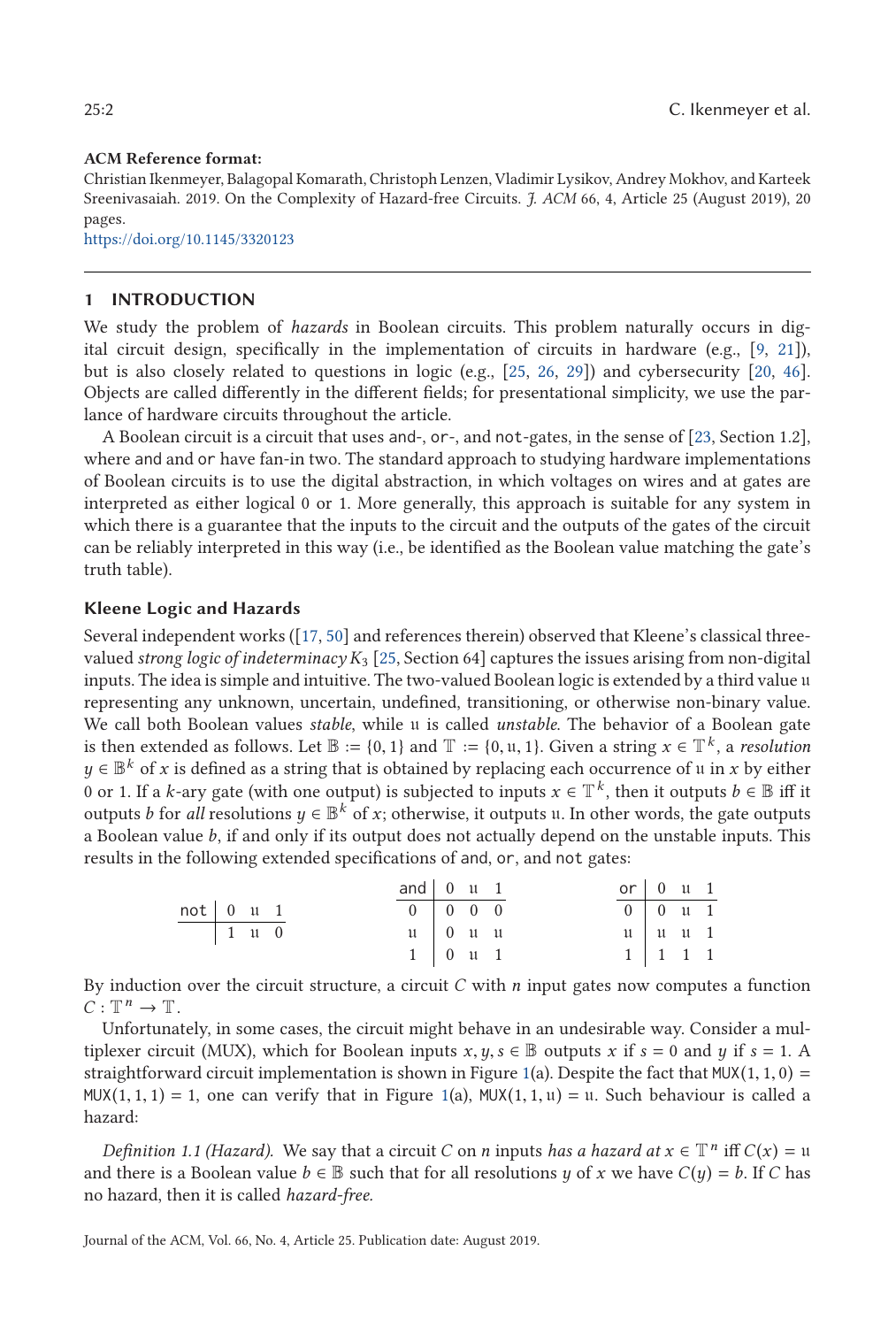<span id="page-2-0"></span>

Fig. 1. Two circuits that implement the same Boolean multiplexer function. One has a hazard, and the other one is hazard-free.

The name *hazard-free* has different meanings in the literature. Our definition is taken from [\[11\]](#page-18-0). In Figure 1(b), we see a hazard-free circuit for the multiplexer function. Note that this circuit uses more gates than the one in Figure 1(a). The problem of detecting hazards and constructing circuits that are hazard-free started a large body of literature; see Section [2.](#page-4-0) The question whether hazards can be avoided in principle was settled by Huffman.

Theorem 1.2 [\[21\]](#page-18-0). *Every Boolean function has a hazard-free circuit computing it.*

He immediately noted that avoiding hazards is potentially expensive [\[21,](#page-18-0) p. 54]:

"In this example at least, the elimination of hazards required a substantial increase in the number of contacts."

Indeed, his result is derived using a clause construction based on the prime implicants of the considered function, which can be exponentially many; see, e.g., [\[10\]](#page-18-0). There has been no significant progress on the complexity of hazard-free circuits since Huffmann's work. Accordingly, the main question we study in this article is:

What is the additional cost of making a circuit hazard-free?

# **Our Contribution**

*Unconditional Lower Bounds*. Our first main result is that monotone circuit lower bounds directly yield lower bounds on hazard-free circuits. A circuit is *monotone* if it only uses and-gates and orgates, but does not use any not-gates. For a Boolean function  $f$ , denote (i) by  $L(f)$  its Boolean complexity, i.e., the size of a smallest circuit computing  $f$ , (ii) by  $L_u(f)$  its *hazard-free complexity*, i.e., the size of a smallest hazard-free circuit computing  $f$ , and (iii), if  $f$  is monotone, then by  $L_{+}(f)$ its monotone circuit complexity, i.e., the size of a smallest monotone circuit computing *f* . We show that  $L_{\rm u}$  properly extends  $L_{+}$  to the domain of all Boolean functions.

THEOREM 1.3. *If*  $f$  *is monotone, then*  $L<sub>u</sub>(f) = L<sub>+</sub>(f)$ *.* 

We consider this connection particularly striking, because hazard-free circuits are highly desirable in practical applications. Moreover, to our surprise the construction underlying Theorem 1.3 yields a circuit computing a new directional derivative that we call the *hazard derivative*<sup>1</sup> of the function at  $x = 0$  in direction of  $y$ , which equals the function itself if it is monotone (and not

<sup>1</sup>Interestingly, this is closely related to, but *not* identical to, the Boolean directional derivative defined in, e.g., [\[12,](#page-18-0) Definition 3], which has applications in cryptography. To the best of our knowledge, the hazard derivative has not appeared in the literature so far.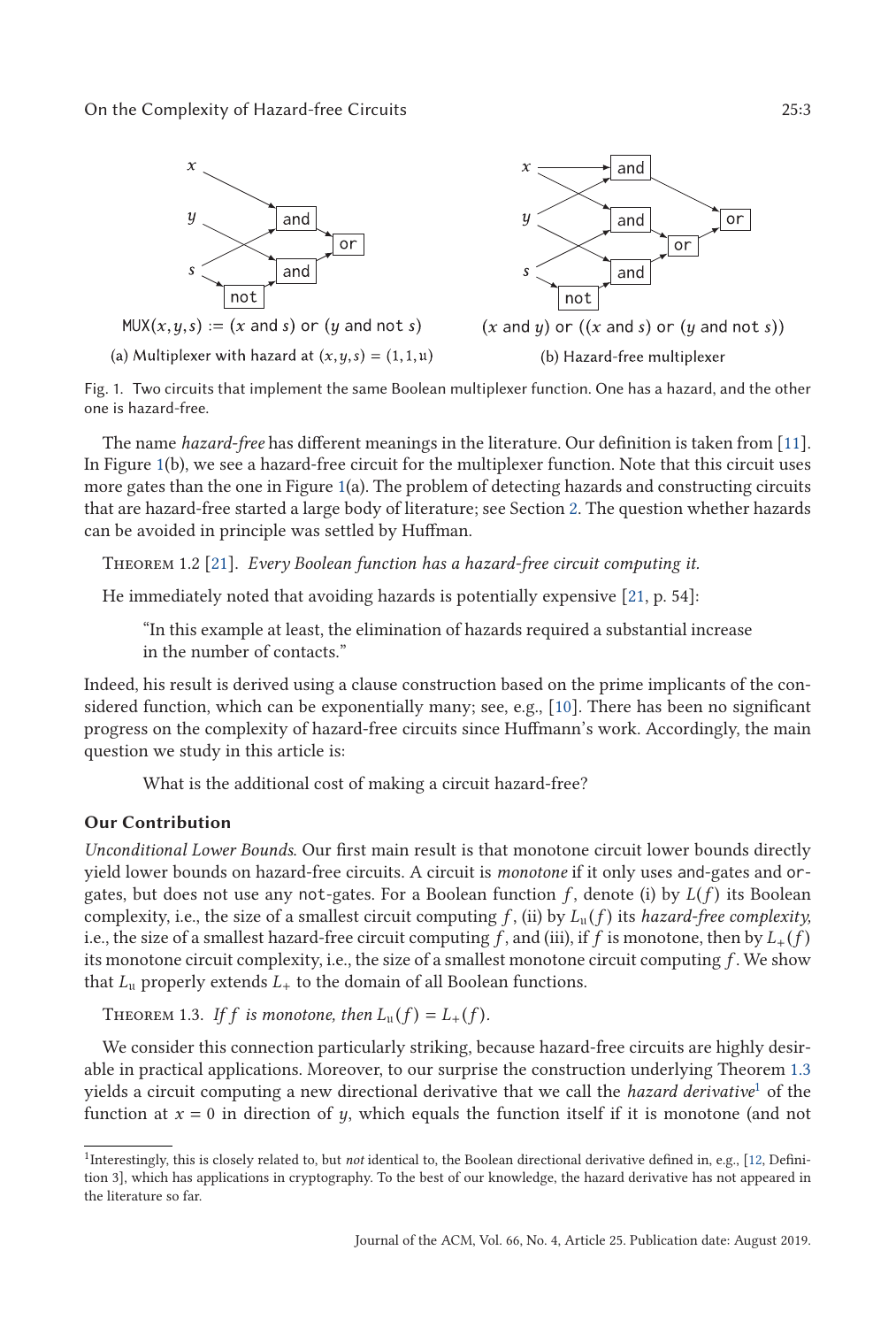<span id="page-3-0"></span>constant 1). We consider this observation to be of independent interest, as it provides additional insight into the structure of hazard-free circuits.

We get the following (non-exhaustive) list of immediate corollaries that highlight the importance of Theorem [1.3.](#page-2-0)

Corollary 1.4 (Using Monotone Lower Bound from [\[40\]](#page-19-0)). *Define the Boolean permanent function*  $f_n : \mathbb{B}^{n^2} \to \mathbb{B}$  *as* 

$$
f(x_{11},\ldots,x_{nn})=\bigvee_{\sigma\in S_n}\bigwedge_{i=1}^n x_{i\sigma(i)}.
$$

*We have*  $L(f_n) = O(n^5)$  *and*  $L_u(f_n) \geq 2^{\Omega(\log^2 n)}$ .

Corollary 1.5 (Using Monotone Lower Bound from [\[45\]](#page-19-0)). *There exists a family of functions*  $f_n: \mathbb{B}^{n^2} \to \mathbb{B}$  *such that*  $L(f_n) = \text{poly}(n)$  *and*  $L_\text{u}(f_n) \geq 2^{cn^{1/3-o(1)}}$  *for a constant*  $c > 0$ *.* 

In particular, there is an exponential separation between *L* and *L*u.

Corollaries 1.4 and 1.5 are immediate applications of Theorem [1.3.](#page-2-0) Using additional techniques, we can obtain separation results even for *non-monotone* functions!

COROLLARY 1.6. Let  $\det_n : \mathbb{B}^{n^2} \to \mathbb{B}$  be the determinant over the field with 2 elements, that is,

$$
\det_n(x_{11},\ldots,x_{nn})=\bigoplus_{\sigma\in S_n}\prod_{i=1}^n x_{i\sigma(i)}.
$$

*We have*  $L(\det_n) = \text{poly}(n)$  *and*  $L_\text{u}(\det_n) \geq 2^{\Omega(\log^2 n)}$ *.* 

These techniques also allow us to improve the gap between Boolean and hazard-free complexity relative to Corollary 1.5.

Corollary 1.7 (Using Monotone Lower Bound from [\[2\]](#page-17-0)). *There exists a family of functions*  $f_n : \mathbb{B}^N \to \mathbb{B}$  such that  $L(f_n) = O(N)$  but  $L_\mathfrak{u}(f_n) \geq 2^{cN^{1/4-o(1)}}$  for some  $c > 0$ , where the number of *input variables of*  $f_n$  *is*  $N = 4^n + \lfloor \frac{2^{n/2}}{4\sqrt{n}} \rfloor$ .

As a final example, we state a weaker but still substantial separation result for Boolean matrix multiplication.

Corollary 1.8 (Using Monotone Lower Bound from [\[31,](#page-18-0) [36\]](#page-19-0), See Also the Earlier [\[38\]](#page-19-0)). Let  $f : \mathbb{B}^{n \times n} \times \mathbb{B}^{n \times n} \to \mathbb{B}^{n \times n}$  be the Boolean matrix multiplication map, i.e.,  $f(X, Y) = Z$  with  $z_{i,j} = \bigvee_{k=1}^{n} x_{i,k} \wedge y_{k,j}$ . Every circuit computing *f* with fewer than  $2n^3 - n^2$  gates has a hazard. In particular, every circuit that implements Stresson's elsewithm [42] (or any of its later improvements; see *ticular, every circuit that implements Strassen's algorithm [\[42\]](#page-19-0) (or any of its later improvements; see e.g., [\[27\]](#page-18-0)) in a way that can be used for subcubic Boolean matrix multiplication has a hazard.*

Since our methods are based on relabeling circuits only, analogous translations can be performed for statements about other circuit complexity measures, for example, the separation result for the circuit depth from [\[39\]](#page-19-0). The previously best lower bounds on the size of hazard-free circuits are restricted to depth 2 circuits (with unbounded fan-in and not counting input negations), see Section [2.](#page-4-0)

For our lower bounds, we use the strong connection between hazard-free complexity and monotone complexity, but we want to point out a conceptional difference between monotone circuits and hazard-free circuits: monotone circuits are defined syntactically, via a restriction of the available gates, whereas being hazard-free is a semantic property, that is, it refers to the properties of the function computed by a circuit.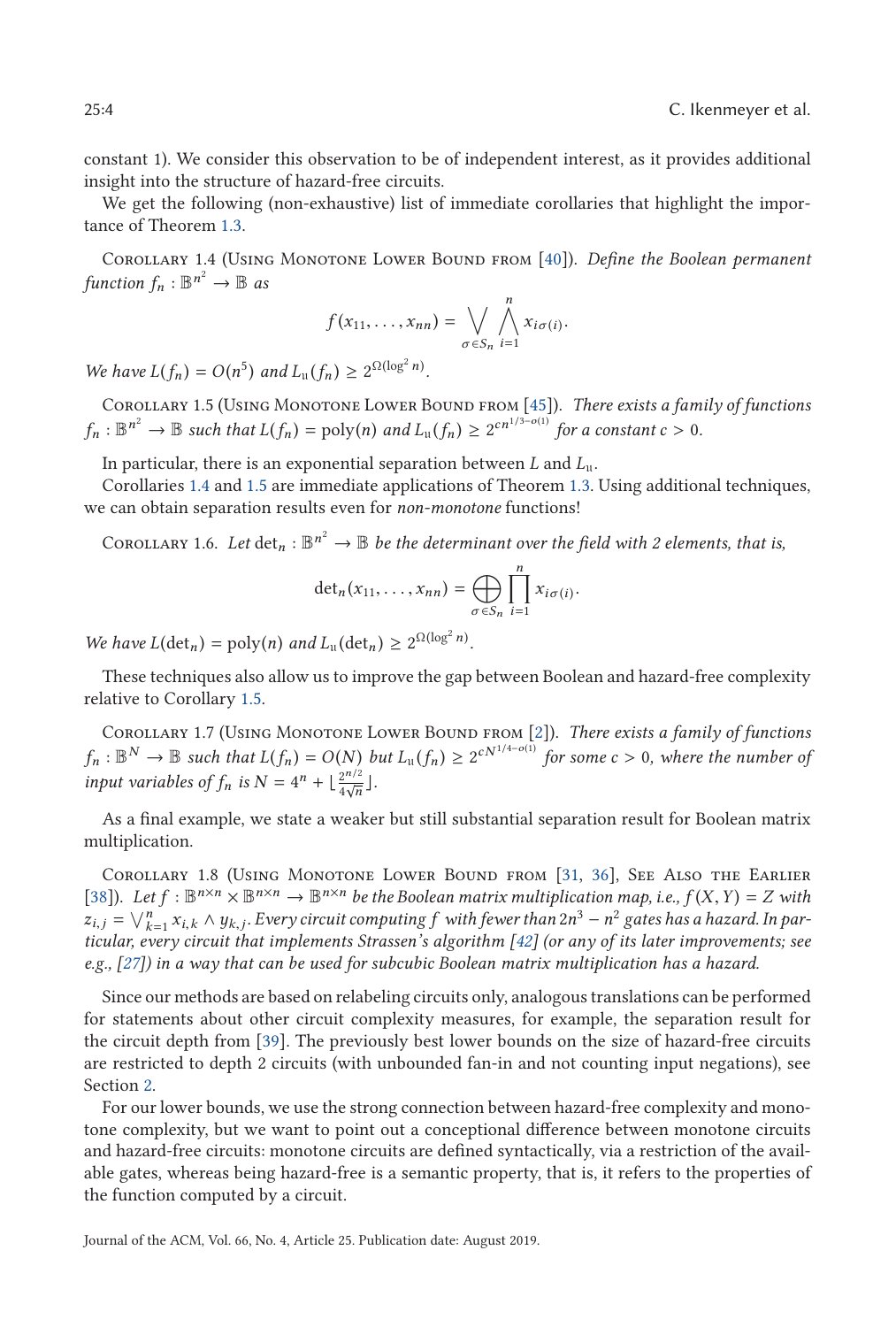<span id="page-4-0"></span>*Parametrized Upper Bound*. These hardness results imply that we cannot hope for a general construction of a small hazard-free circuit for  $f$  even if  $L(f)$  is small. However, the task becomes easier when restricting to hazards with a limited number of unstable input bits.

*Definition 1.9 (k-bit Hazard).* For a natural number *k*, a circuit *C* on *n* inputs has a *k-bit* hazard at  $x \in \mathbb{T}^n$ , iff *C* has a hazard at *x* and *u* appears at most *k* times in *x*.

Such a restriction on the number of unstable input bits has been considered in many papers (see, e.g., [\[20,](#page-18-0) [47,](#page-19-0) [50,](#page-19-0) [51\]](#page-19-0)), but the state-of-the-art in terms of asymptotic complexity has not improved since Huffman's initial construction [\[21\]](#page-18-0), which is of size exponential in *n*, see the discussion of [\[43,](#page-19-0) [44\]](#page-19-0) in [\[15,](#page-18-0) Section "Speculative Computing"]. We present a construction with blow-up exponential in *k*, but polynomial in *n*. In particular, if *k* is constant and *L*( $f_n$ ) ∈ poly $(n)$ , this is an exponential improvement.

Corollary 1.10. *Let C be a circuit with n inputs,* |*C*| *gates and depth D. Then there is a circuit with at most*  $(\frac{ne}{k})^{2k}(|C| + 7)$  *gates and depth*  $D + 2k(\lceil \log n \rceil + 2)$  *that computes the same function and has no k-bit hazards.*

*Further Results*. We round off the presentation by a number of further results. First, to further support the claim that the theory of hazards in circuits is natural, we prove that it is independent of the set of gates (and, or, not), as long as the set of gates is functionally complete and contains a constant function; see Corollary [A.3.](#page-17-0) Second, it appears unlikely that much more than logarithmically many unstable bits can be handled with only a polynomial circuit size blow-up.

THEOREM 1.11. Fix a monotonously weakly increasing sequence of natural numbers  $k_n$  with  $\log n \leq k_n$  and set  $j_n := k_n / \log n$ . If Boolean circuits deciding  $j_n$ -CLIQUE on graphs with *n* vertices re*quire a circuit size of at least*  $n^{\Omega(j_n)}$ , *then there exists a function*  $f_n : \mathbb{B}^{n^2 + k_n} \to \mathbb{B}$  with  $L(f_n) = \text{poly}(n)$ *for which circuits without*  $k_n$ -bit hazards require  $2^{\Omega(k_n)}$  many gates to compute.

In particular, if  $k_n = \omega(\log n)$  is only slightly superlogarithmic, then Theorem 1.11 provides a function where the circuit size blow-up is superpolynomial if we insist on having no *kn*-bit hazards. In this case  $j_n$  is slightly superconstant, which means that "Boolean circuits deciding  $j_n$ -CLIQUE require size at least  $n^{\Omega(j_n)}$ " is a consequence of a nonuniform version of the exponential time hypothesis (see [\[28\]](#page-18-0)), i.e., smaller circuits would be a major algorithmic breakthrough.

We remark that, although it has not been done before, deriving conditional lower bounds such as Theorem 1.11 is rather straightforward. In contrast, Theorem [1.3](#page-2-0) yields *unconditional* lower bounds.

Finally, determining whether a circuit has a hazard is NP-complete, even for 1-bit hazards (Theorem [6.5\)](#page-15-0). This matches the fact that the best algorithms for these tasks have exponential run-ning time [\[13\]](#page-18-0). Interestingly, this also means that if  $NP \neq coNP$ , given a circuit there exists no polynomial-time verifiable certificate of size polynomial in the size of the circuit to prove that the circuit is hazard-free, or even free of 1-bit hazards.

#### **2 RELATED WORK**

Multi-valued logic is a very old topic and several three-valued logic definitions exist. In 1938 Kleene defined his strong logic of indeterminacy [\[24,](#page-18-0) p. 153], see also his later textbook [\[25,](#page-18-0) Section 64]. It can be readily defined by setting  $u = \frac{1}{2}$ , not  $x := 1 - x$ , *x* and  $y := min(x, y)$ , and  $x \in X$ ,  $y := max(x, y)$  as it is commonly done in fuzzy logic [37, 41]. This happens to model the *x* or  $y := max(x, y)$ , as it is commonly done in fuzzy logic [\[37,](#page-19-0) [41\]](#page-19-0). This happens to model the behavior of physical Boolean gates and can be used to formally define hazards. This was first realized by Goto in [\[18,](#page-18-0) p. 128], which is the first paper that contains a hazard-free implementation of the multiplexer; see [\[18,](#page-18-0) Figure 7·5]. The third truth value in circuits was mentioned one year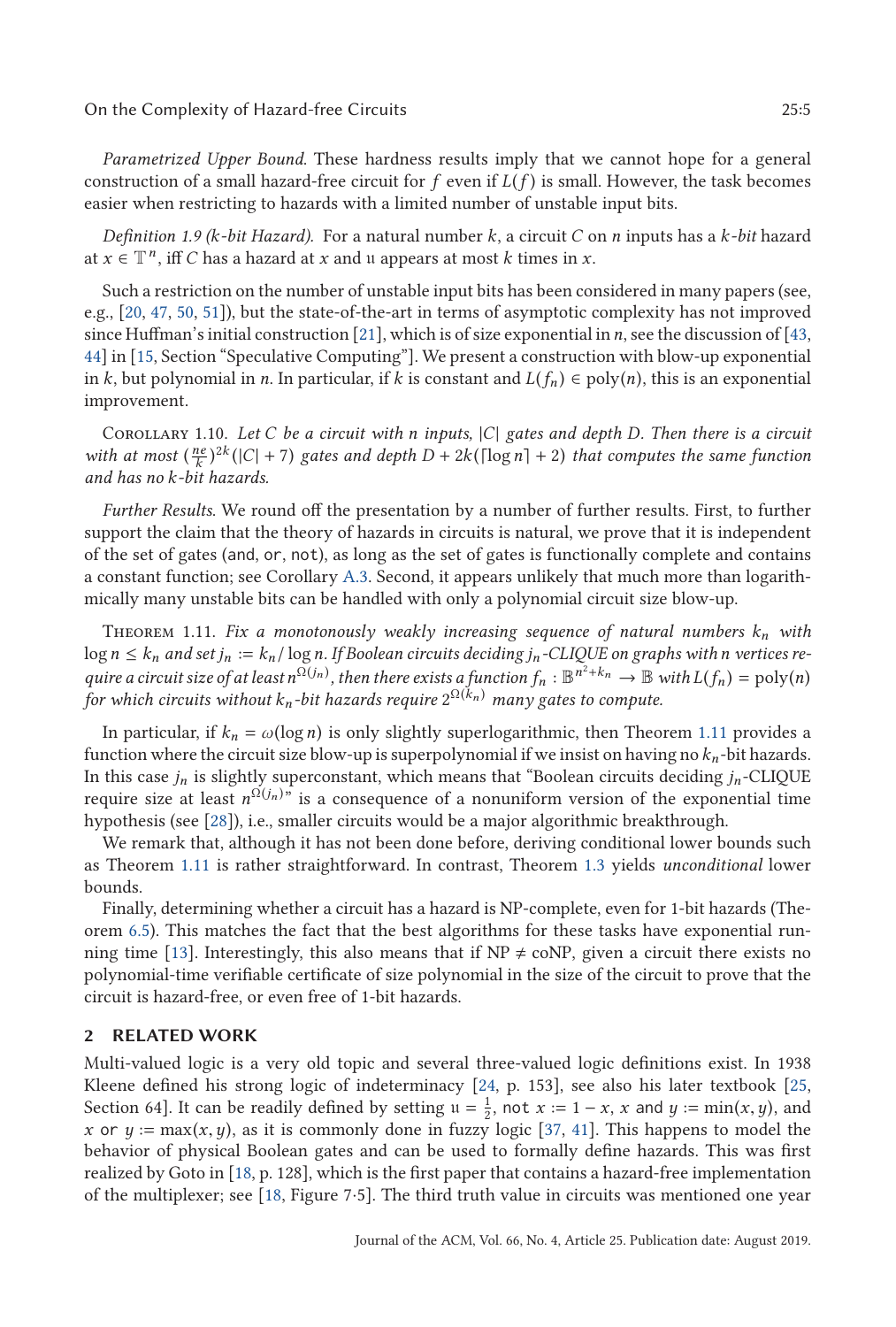earlier in [\[17\]](#page-18-0). As far as we know, this early Japanese work was unnoticed in the Western world at first. The first structural results on hazards appeared in a seminal paper by Huffman [\[21\]](#page-18-0), who proved that every Boolean function has a hazard-free circuit. This is also the first paper that observes the apparent circuit size blow-up that occurs when insisting on a hazard-free implementation of a function. Huffman mainly focused on 1-bit hazards, but notes that his methods carry over to general hazards. Interestingly, our Corollary [1.10](#page-4-0) shows that for 1-bit hazards the circuit size blow-up is polynomially bounded, while for general hazards, we get the strong separation of Corollary [1.5.](#page-3-0)

The importance of hazard-free circuits is already highlighted, for example, in the classical textbook [\[9\]](#page-18-0). Three-valued logic for circuits was introduced by Yoeli and Rinon in [\[50\]](#page-19-0). In 1965, Eichelberger published the influential paper [\[13\]](#page-18-0), which shows how to use three-valued logic to detect hazards in exponential time. This paper also contains the first lower bound on hazard-free depth 2 circuits: A hazard-free and-or circuit with negations at the inputs must have at least as many gates as its function has prime implicants, which can be an exponentially large number; see, e.g., [\[10\]](#page-18-0). Later work on lower bounds was also only concerned with depth 2 circuits, for example, [\[35\]](#page-18-0).

Mukaidono [\[32\]](#page-18-0) was the first to formally define a partial order of definedness, see also [\[33,](#page-18-0) [34\]](#page-18-0), where it is shown that a ternary function is computable by a circuit iff it is monotone under this partial order. In 1981, Marino [\[30\]](#page-18-0) used a continuity argument to show (in a more general context) that specific ternary functions cannot be implemented; for example, there is no circuit that implements the detector function  $f(u) = 1$ ,  $f(0) = f(1) = 0$ .

Nowadays the theory of three-valued logic and hazards can be found, for example, in [\[7\]](#page-18-0). A fairly recent survey on multi-valued logic and hazards is given in [\[5\]](#page-17-0).

Recent work models clocked circuits [\[16\]](#page-18-0). Applying the standard technique of "unrolling" a clocked circuit into a combinational circuit, one sees that the computational power of clocked and unclocked circuits is the same. Moreover, lower and upper bounds translate between the models as expected; using *r* rounds of computation changes circuit size by a factor of at most *r*. However, [\[16\]](#page-18-0) also models a special type of registers, masking registers, that have the property that if they output u when being read in clock cycle *r*, they output a stable value in all subsequent rounds (until written to again). With these registers, each round of computation enables computing strictly more (ternary) functions. Interestingly, adding masking registers also breaks the relation between hazard-free and monotone complexity: [\[16\]](#page-18-0) presents a transformation that trades a factor *O*(*k*) blow-up in circuit size for eliminating *k*-bit hazards. In particular, choosing  $k = n$ , a linear blowup suffices to construct a hazard-free circuit out of an arbitrary hazardous implementation of a Boolean function.

Seemingly unrelated, in 2009 a cybersecurity paper [\[46\]](#page-19-0) was published that studies information flow on the Boolean gate level. The logic of the information flow happens to be Kleene's logic and thus results transfer in both directions. In particular (using different nomenclature), they design a circuit (see [\[46,](#page-19-0) Figure 2]) that computes the Boolean derivative, very similar to our construction in Proposition [4.8.](#page-10-0) In the 2012 follow-up paper [\[20\]](#page-18-0), the construction of this circuit is monotone (see [\[20,](#page-18-0) Figure 1]), which is a key property that we use in our main structural correspondence result Theorem [1.3.](#page-2-0)

There is an abundance of monotone circuit lower bounds that all translate to hazard-free complexity lower bounds, for example, [\[1,](#page-17-0) [39,](#page-19-0) [40,](#page-19-0) [49\]](#page-19-0) and references in [\[19\]](#page-18-0) for general problems but also [\[48\]](#page-19-0) and references therein for explicit problems, [\[31,](#page-18-0) [36,](#page-19-0) [38\]](#page-19-0) for matrix multiplication, and [\[4\]](#page-17-0) for the Boolean convolution map. This last reference also implies that any implementation of the Fast Fourier Transform to solve Boolean convolution must have hazards.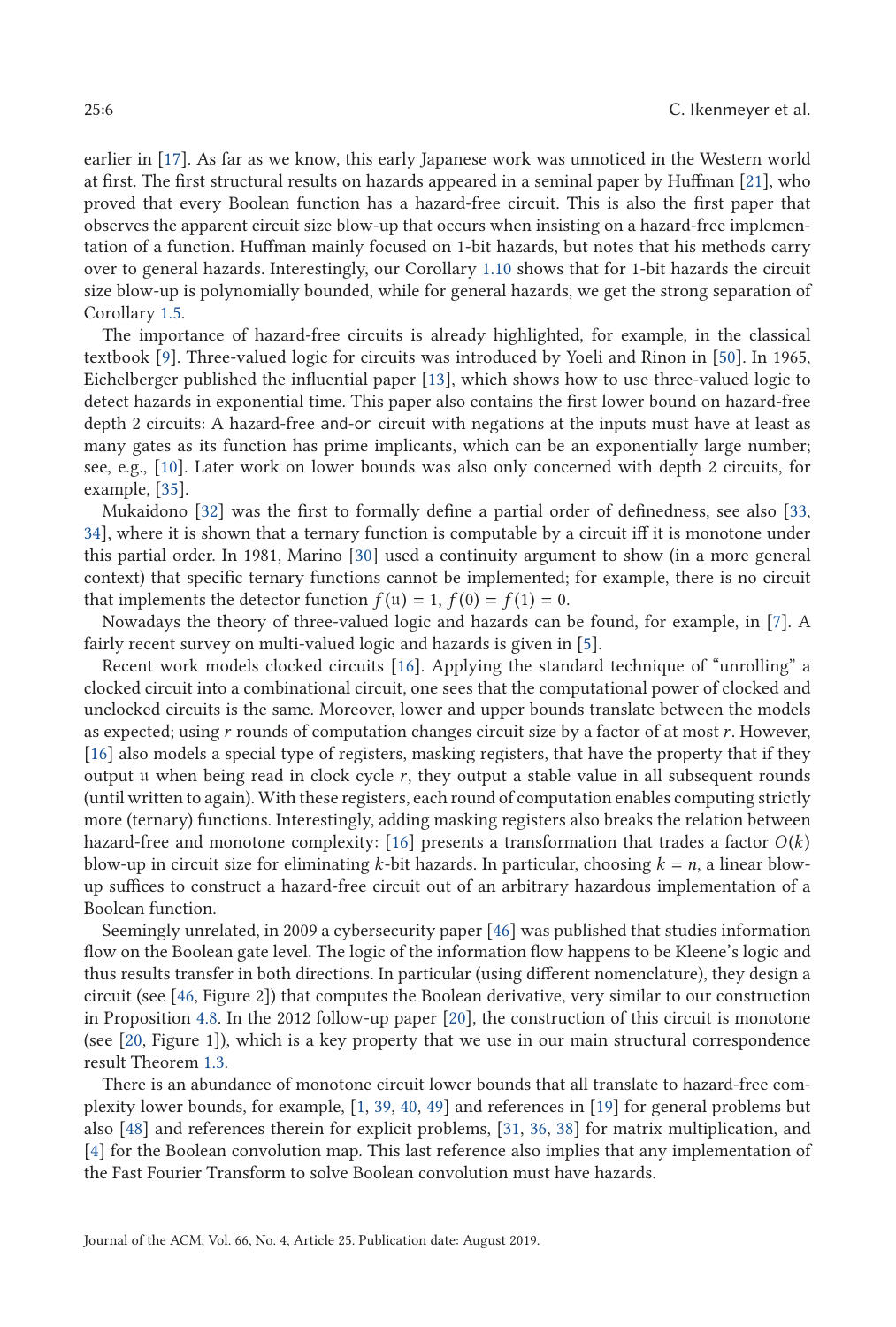## <span id="page-6-0"></span>**3 DEFINITIONS**

We study functions  $F: \mathbb{T}^n \to \mathbb{T}$  that can be implemented by circuits. The Boolean analogue is just the set of *all* Boolean functions. In our setting this is more subtle. First, if a circuit gets a Boolean input, then by the definition of the gates it also outputs a Boolean value. Thus, every function that is computed by circuits *preserves stable values*, i.e., yields a Boolean value on a Boolean input. Now, we equip  $\mathbb T$  with a partial order  $\leq$  such that u is the least element and 0 and 1 are incomparable elements greater than u; see [\[32\]](#page-18-0). We extend this order to  $\mathbb{T}^n$  in the usual way. For tuples *x*,  $y \in \mathbb{T}^n$ the statement  $x \leq y$  means that *y* is obtained from *x* by replacing some unstable values with stable ones. Since the gates and, or, not are monotone with respect to  $\leq$ , every function *F* computed by a circuit must be monotone with respect to  $\leq$ . It turns out that these two properties capture precisely what can be computed:

PROPOSITION 3.1 [\[32,](#page-18-0) THEOREM 3]. A function  $F : \mathbb{T}^n \to \mathbb{T}$  can be computed by a circuit iff F *preserves stable values and is monotone with respect to*  $\leq$ .

A function  $F: \mathbb{T}^n \to \mathbb{T}$  that preserves stable values and is monotone with respect to  $\leq$  shall be called a *natural function*. A function  $F: \mathbb{T}^n \to \mathbb{T}$  is called an *extension* of a Boolean function  $f: \mathbb{B}^n \to \mathbb{B}$  if the restriction  $F|_{\mathbb{B}^n}$  coincides with f.

Observe that any natural extension *F* of a Boolean function *f* must satisfy the following. If *y* and y' are resolutions of x (in particular  $x \leq y$  and  $x \leq y'$ ) such that  $F(y) \neq F(y')$ , then it must hold that  $F(y) = 0$  and  $F(y') = 1$  (or vice versa), due to preservation of stable values. By  $\leq$ -monotonicity, this necessitates that  $F(x) = u$ , the only value "smaller" than both 0 and 1. Thus, one cannot hope for a stable output of a circuit if *x* has two resolutions with different outputs. In contrast, if all resolutions of *x* produce the same output, we can require a stable output for *x*, i.e., that a circuit computing *F* is hazard-free.

*Definition 3.2.* For a Boolean function  $f : \mathbb{B}^n \to \mathbb{B}$ , define its *hazard-free extension*  $\bar{f} : \mathbb{T}^n \to \mathbb{T}$ as follows:

$$
\bar{f}(x) = \begin{cases} 0, & \text{if } f(y) = 0 \text{ for all resolutions } y \text{ of } x, \\ 1, & \text{if } f(y) = 1 \text{ for all resolutions } y \text{ of } x, \\ u, & \text{otherwise.} \end{cases}
$$

Hazard-free extensions are natural functions and are exactly those functions that are computed by hazard-free circuits, as can be seen, for example, by Theorem [1.2.](#page-2-0) Equivalently,  $\bar{f}$  is the unique extension of  $f$  that is monotone and maximal with respect to  $\leq$ .

We remark that later on we will also use the usual order  $\leq$  on  $\mathbb B$  and  $\mathbb B^n$ . We stress that the term *monotone Boolean function* refers to functions  $\mathbb{B}^n \to \mathbb{B}$  monotone with respect to  $\leq$ .

# **4 LOWER BOUNDS ON THE SIZE OF HAZARD-FREE CIRCUITS**

In this section, we present a number of lower bound results. As a warm-up, we first prove the conditional lower bound Theorem [1.11,](#page-4-0) which is a direct consequence of the upcoming Proposition 4.1 and noting that  $n^{\Omega(k_n/\log n)} = 2^{\Omega(k_n)}$ . We then discuss the main result  $L_\mathfrak{u}(f) = L_+(f)$  for monotone functions *f* and how Corollaries [1.4–1.8](#page-3-0) follow from it.

### **Conditional Lower Bound**

PROPOSITION 4.1. *Fix a monotonously weakly increasing sequence of natural numbers*  $j_n$  with  $j_n \leq$ *n*. There is a function  $f_n : \mathbb{B}^{\binom{n}{2} + j_n \log n} \to \mathbb{B}$  with  $L(f_n) = \text{poly}(n)$  and the following property: if  $f_n$ *can be computed by circuits of size L<sup>n</sup> that are free of* (*j<sup>n</sup>* log*n*)*-bit hazards, then there are Boolean circuits of size* 2*L<sup>n</sup> that decide jn-CLIQUE.*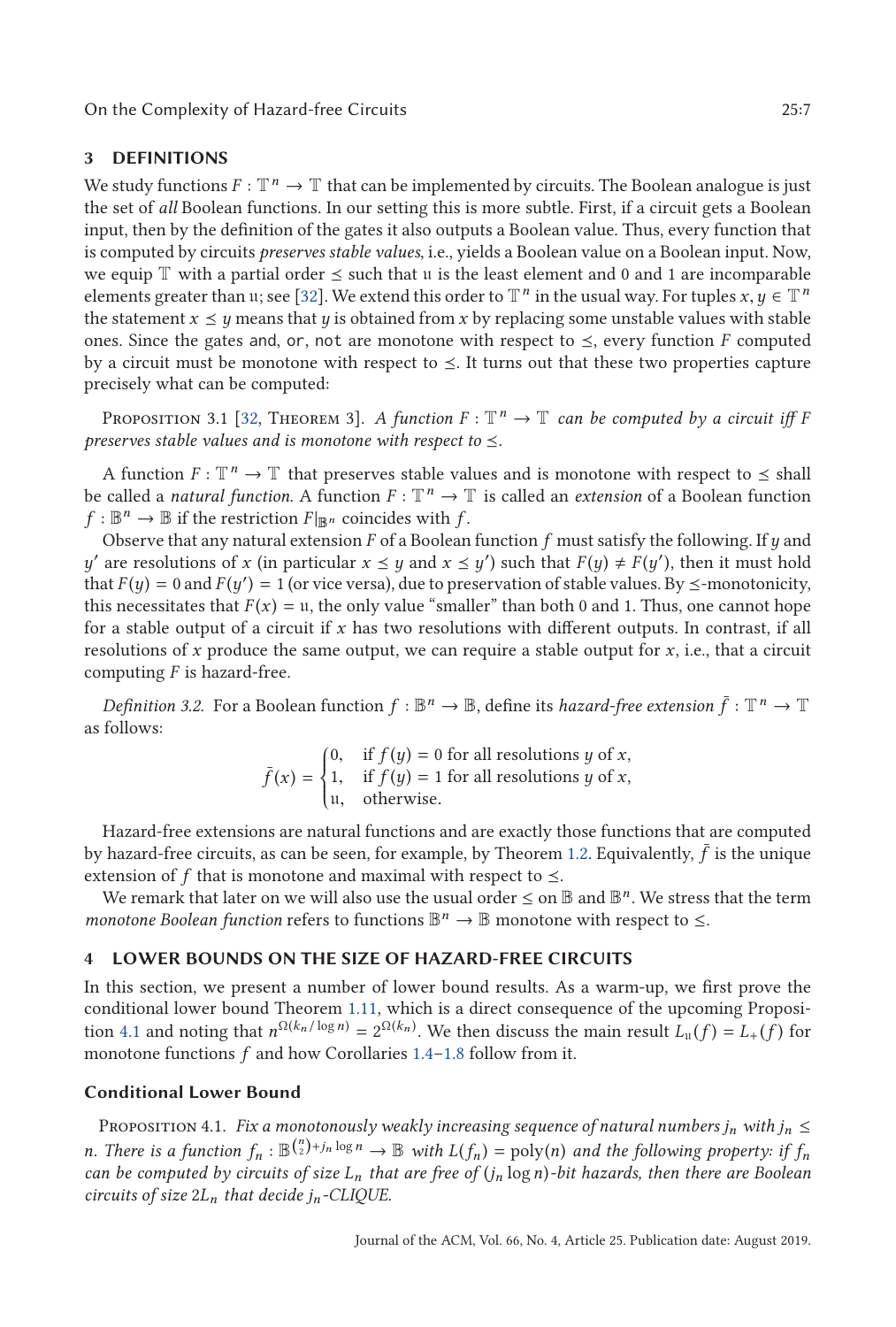<span id="page-7-0"></span>Proof. The function *f<sup>n</sup>* gets as input the adjacency matrix of a graph *G* on *n* vertices and a list  $\ell$  of  $j_n$  vertex indices, each encoded in binary with log *n* many bits:

$$
f_n(G, \ell) = \begin{cases} 1 & \text{if } \ell \text{ encodes a list of } j_n \text{ vertices that form a } j_n\text{-clique in } G, \\ 0 & \text{otherwise.} \end{cases}
$$

Clearly,  $L(f_n) = \text{poly}(n)$ . Let *C* compute  $f_n$  and have no  $(j_n \log n)$ -hazards. By the definition of  $(j_n \log n)$ -hazards, it follows that  $C(G, u^{j_n \log n}) \neq 0$  iff *G* contains a  $j_n$ -clique. From *C*, we construct  $C'$  that decides *i*. CLIOUE as follows. We double each gate and each wire. Additionally a circuit *C* that decides *jn*-CLIQUE as follows. We double each gate and each wire. Additionally, after each doubled not-gate, we twist the two wires so that this not construction sends  $(0, 1)$ to (0, <sup>1</sup>) instead of to (1, <sup>0</sup>). Stable inputs to *<sup>C</sup>* are doubled, whereas the input <sup>u</sup> is encoded as the Boolean pair (0, 1). It is easy to see that the resulting circuit simulates *C*. Our circuit *C'* should have  $\binom{n}{2}$  inputs and should satisfy  $C'(G) = 1$  iff  $C(G, \mathfrak{u}^{j_n \log n}) \neq 0$ ; thus, we fix the *j<sub>n</sub>* log *n* rightmost input pairs to constants (0, 1) to obtain  $C'$  from the two output gates, we treat the right output input pairs to constants  $(0, 1)$  to obtain *C'*. From the two output gates, we treat the right output gate as the output of *C'* while dismissing the left output gate gate as the output of  $C'$ , while dismissing the left output gate.  $\Box$ 

## **Monotone Circuits are Hazard-free**

Our first step towards  $L_u(f) = L_+(f)$  is to show that  $L_u(f) \leq L_+(f)$ .

Lemma 4.2. *Monotone circuits are hazard-free. In particular, for monotone Boolean functions f , we have*  $L_{\text{u}}(f) \leq L_{+}(f)$ *.* 

PROOF. We prove the claim by induction over the number of computation gates in the circuit. Trivially, a monotone circuit without computation gates is hazard-free, as it merely forwards some input to the output. For the induction step, let *C* be a monotone circuit computing a natural function  $F: \mathbb{T}^n \to \mathbb{T}$  such that the gate computing the output of *C* receives as inputs the outputs of two hazard-free monotone subcircuits  $C_1$  and  $C_2$ . We denote by  $F_1$  and  $F_2$  the natural functions computed by  $C_1$  and  $C_2$ , respectively. The gate computing the output of  $C$  can be an and- or an or-gate, and we will treat both cases in parallel. Let  $x \in \mathbb{T}^n$  be arbitrary with the property that  $F(y) = 1$  for all resolutions *y* of *x*. Denote by  $y_0$  the resolution of *x* in which all u's are replaced by 0. The fact that  $F(y_0) = 1$  implies that  $F_1(y_0) = F_2(y_0) = 1$  ( $F_1(y_0) = 1$  or  $F_2(y_0) = 1$ ). Since the restrictions of  $F_1$  and  $F_2$  to  $\mathbb{B}^n$  are monotone Boolean functions, this extends from  $y_0$  to all resolutions *y* of *x*, because  $y \ge y_0$  and thus  $F(y) \ge F(y_0) = 1$ . Since  $C_1$  and  $C_2$  are hazard-free by the induction hypothesis, we have  $F_1(x) = F_2(x) = 1$  ( $F_1(x) = 1$  or  $F_2(x) = 1$ ). As basic gates are hazard-free, we conclude that  $F(x) = 1$ .

The case that  $F(y) = 0$  for all resolutions *y* of some  $x \in \mathbb{T}^n$  is analogous, where *y*<sub>0</sub> is replaced by  $y_1$ , the resolution of x in which all u's are replaced by 1.  $\Box$ 

The following sections show a much deeper relationship between monotone and hazard-free circuits. A key concept is the derivative, which we will discuss next.

#### **Derivatives of Natural Functions**

In this section, we introduce the hazard derivative, a key ingredient for showing  $L_u(f) \geq L_+(f)$ . Let  $F: \mathbb{T}^n \to \mathbb{T}$  be a natural function and  $x \in \mathbb{B}^n$  be a stable input. If  $\tilde{x} \leq x$ , that is, if  $\tilde{x}$  is obtained from *x* by replacing stable bits by u, then  $F(\tilde{x}) \leq F(x)$ . This means that there are two possibilities for  $F(\tilde{x})$  – either  $F(\tilde{x}) = F(x)$  or  $F(\tilde{x}) = u$ .

We can encode in one Boolean function the information about how the value of *F* changes from  $F(x)$  to u when the bits of the input change from stable to unstable. It is reminiscent of the idea of the derivative in analysis or the Boolean derivative, which also show how the value of the function changes when the input changes. To make the connection more apparent, we introduce a notation for replacing stable bits by unstable ones: if  $x, y \in \mathbb{B}^n$ , then  $x + \mu y$  denotes the tuple that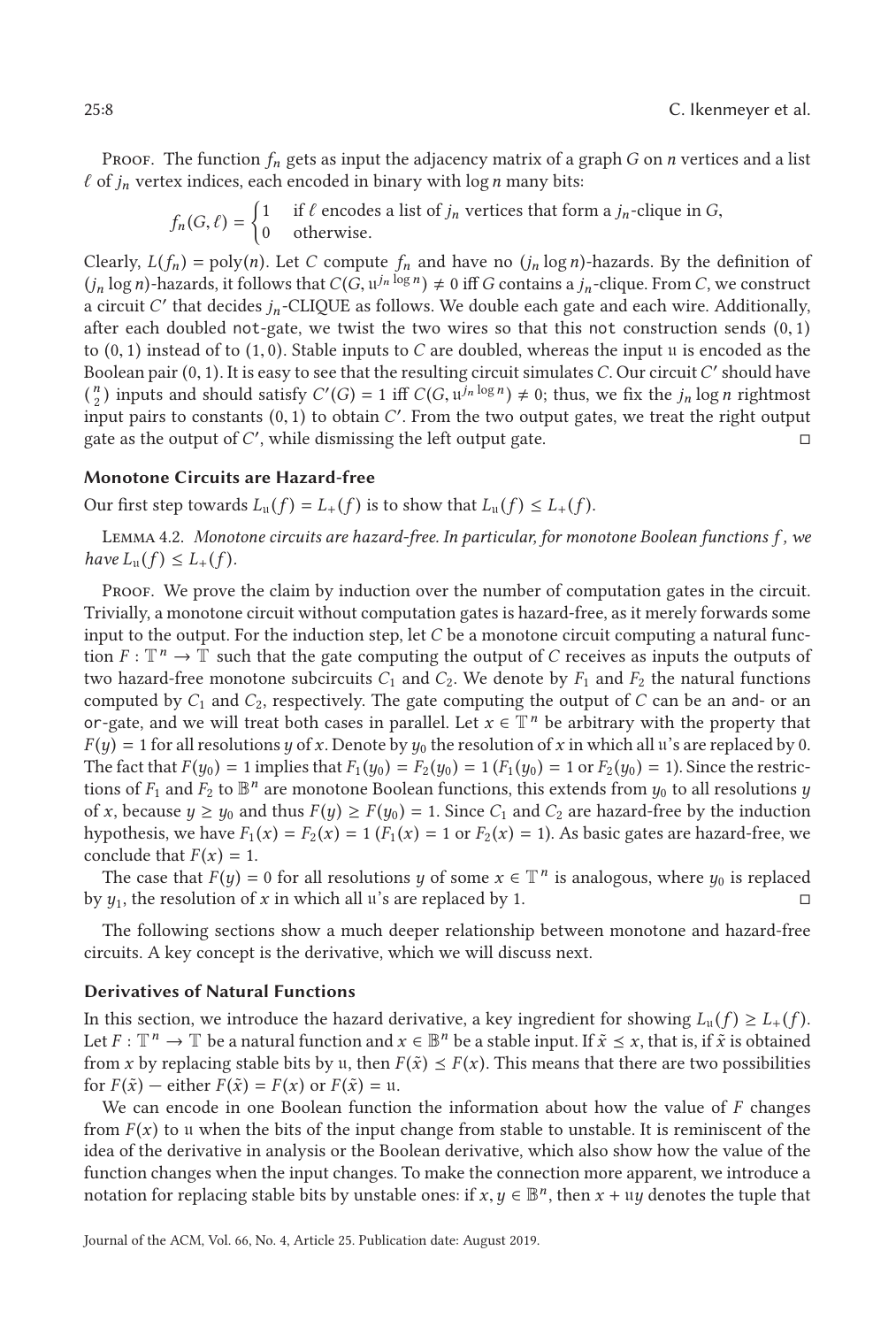<span id="page-8-0"></span>is obtained from *x* by changing the values to u in all positions in which *y* has a 1 and keeping the other values unchanged. Formally,

$$
\tilde{x} = x + uy \Leftrightarrow \tilde{x}_i = \begin{cases} x_i, & \text{if } y_i = 0, \\ u, & \text{if } y_i = 1. \end{cases}
$$

This notation is consistent with interpreting the addition and multiplication on  $\mathbb T$  as the hazardfree extensions of the usual addition modulo 2 and multiplication on  $\mathbb B$  (xor and and).

Any tuple  $\tilde{x} \leq x$  can be presented as  $x + u y$  for some  $y \in \mathbb{B}^n$ . As we have seen,  $F(x + u y)$  is either  $F(x)$  or u. This condition can also be written as  $F(x + u y) = F(x) + u\Delta$  for some  $\Delta \in \mathbb{B}$ .

*Definition 4.3.* Let  $F: \mathbb{T}^n \to \mathbb{T}$  be a natural function. The *hazard derivative* (or just *derivative* for short) of *F* is the Boolean function  $dF : \mathbb{B}^n \times \mathbb{B}^n \to \mathbb{B}$  such that

$$
F(x + uy) = F(x) + u \cdot dF(x; y). \tag{4.1}
$$

In other words,

$$
dF(x; y) = \begin{cases} 0, & \text{if } F(x + uy) = F(x), \\ 1, & \text{if } F(x + uy) = u. \end{cases}
$$

For a Boolean function *f*, we use the shorthand notation  $df := d\overline{f}$ .

Consider, for example, the disjunction or. The values of  $(x_1 + \mu y_1)$ or $(x_2 + \mu y_2)$  are as follows:

| or                      |    |    | $0 + u \cdot 0$ $0 + u \cdot 1$ $1 + u \cdot 0$ $1 + u \cdot 1$ |  |
|-------------------------|----|----|-----------------------------------------------------------------|--|
| $0 + u \cdot 0$         |    |    |                                                                 |  |
| $0+\mathfrak{u}\cdot 1$ | 11 | 11 |                                                                 |  |
| $1 + u \cdot 0$         |    |    |                                                                 |  |
| $1 + u \cdot 1$         |    |    |                                                                 |  |

Thus,

$$
dor(x_1, x_2; y_1, y_2) = \neg x_1 y_2 \lor \neg x_2 y_1 \lor y_1 y_2. \tag{4.2a}
$$

Similarly, we find

$$
dnot(x; y) = y,\tag{4.2b}
$$

$$
d\text{and}(x_1, x_2; y_1, y_2) = x_1 y_2 \vee x_2 y_1 \vee y_1 y_2, \tag{4.2c}
$$

$$
dxor(x_1, x_2; y_1, y_2) = y_1 \vee y_2. \tag{4.2d}
$$

Caveat: Since natural functions *F* are exactly those ternary functions defined by circuits, we can obtain d*F* from the ternary evaluations of any circuit computing *F* . For Boolean functions *f* , it is more natural to think of d*f* as a property of the function *f* , because the correspondence to circuits is not as close: we can obtain d*f* from the ternary evaluations of any *hazard-free* circuit computing *f* on Boolean inputs.

In general, we can find the derivative of a Boolean function as follows:

LEMMA 4.4. For  $f : \mathbb{B}^n \to \mathbb{B}$ , we have  $df(x; y) = \sqrt{z \leq y} [f(x) + f(x + z)]$ . In particular, if  $f(0) = 0$ , *then*  $df(0; y) = \sqrt{z \leq y} f(z)$ *.* 

Proof. Resolutions of  $x + u y$  coincide with x at positions where y has a 0 and have arbitrary stable bits at positions where *y* has a 1. Therefore, each resolution of  $x + uy$  can be presented as *x* + *z* for some *z* such that  $z_i = 0$  whenever  $y_i = 0$ , that is,  $z \le y$ . Hence, the set of all resolutions of *x* + u*y* is *S* (*x* + u*y*) := {*x* + *z* | *z* ≤ *y*}.

The derivative  $df(x; y) = 1$  if and only if  $\bar{f}(x + uy) = u$ . By definition of hazard-freeness, this happens when *f* takes both values 0 and 1 on  $S(x + uy)$ , in other words, when the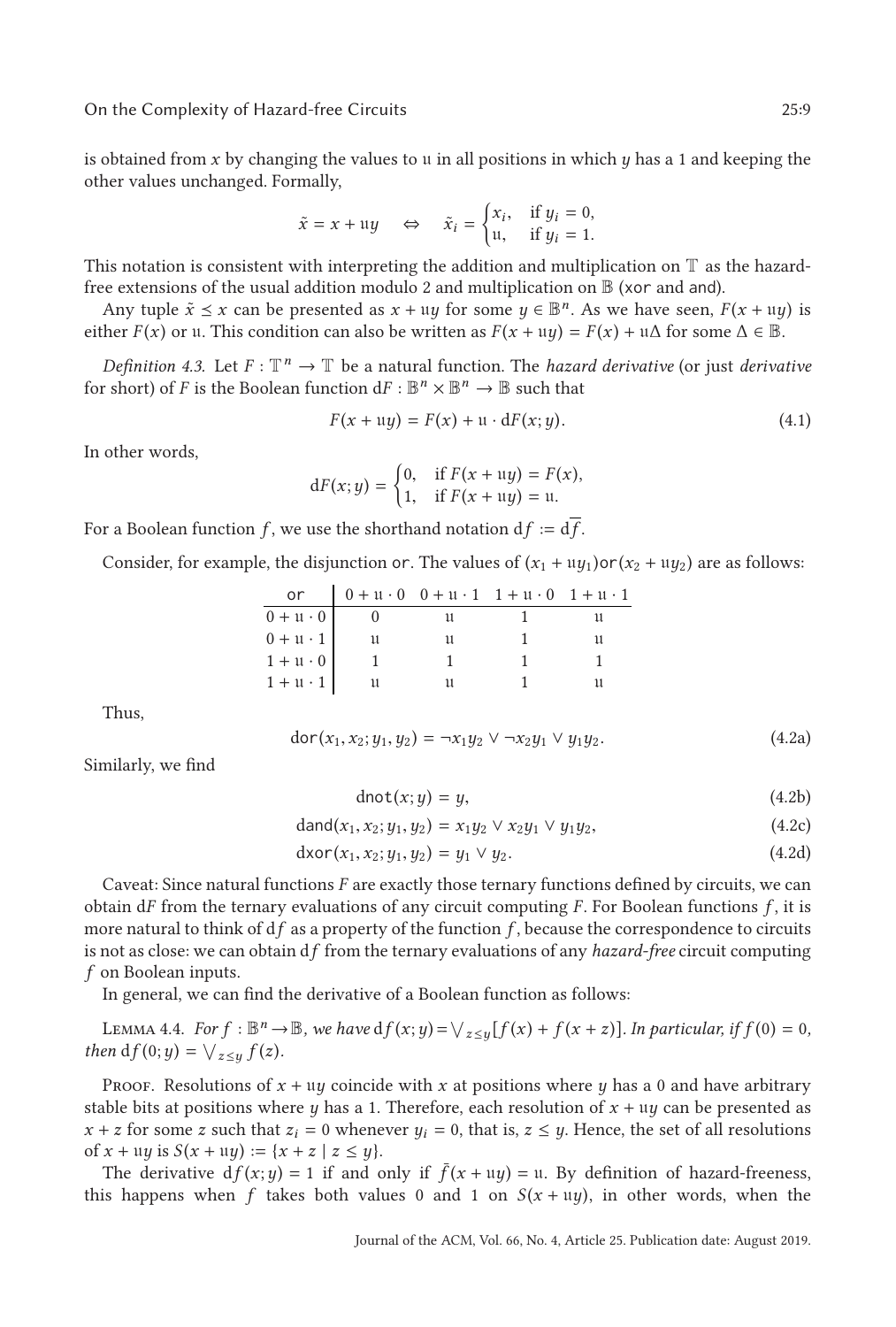<span id="page-9-0"></span> $f(x+z) \neq f(x)$  for some  $z \in S(x+uy)$ . The disjunction  $\bigvee_{z \leq y} [f(z) + f(x+z)]$  represents exactly this statement.  $\Box$ 

As a corollary, we obtain a surprisingly close relation between monotone Boolean functions and their derivatives. For a natural function *F* and any fixed  $x \in \mathbb{B}^n$ , let  $dF(x; \cdot)$  denote the Boolean function that maps  $y \in \mathbb{B}^n$  to  $dF(x; y)$ , and define the shorthand  $df(x; \cdot) := df(x; \cdot)$  for a Boolean function *f* .

COROLLARY 4.5. *Suppose that*  $f : \mathbb{B}^n \to \mathbb{B}$  *is monotone with*  $f(0) = 0$ *. Then*  $df(0, .) = f$ *.* 

LEMMA 4.6. *For natural*  $F: \mathbb{T}^n \to \mathbb{T}$  *and fixed*  $x \in \mathbb{B}^n$ ,  $dF(x; \cdot)$  *is a monotone Boolean function.* 

Proof. Note that the expression  $x + uy$  is antimonotone in *y*: if  $y_1 \ge y_2$ , i.e.,  $y_1$  is obtained from  $y_2$  by replacing 0s with 1s, then  $x + u y_1$  is obtained from  $x + u y_2$  by replacing more stable bits of *x* with u, so  $x + uy_1 \le x + uy_2$ . Thus, if  $y_1 \ge y_2$ , then *F* being natural yields that

$$
F(x) + u \, dF(x; y_1) = F(x + uy_1) \leq F(x + uy_2) = F(x) + u \, dF(x; y_2),
$$

so  $dF(x; y_1) \geq dF(x; y_2)$ .

We can also define derivatives for vector functions  $F: \mathbb{T}^n \to \mathbb{T}^m$ ,  $F(x) = (F_1(x), \ldots, F_m(x))$ with natural components  $F_1, \ldots, F_m$  as  $dF(x; y) = (dF_1(x; y), \ldots, dF_m(x; y))$ . Note that Equation [\(4.1\)](#page-8-0) still holds and uniquely defines the derivative for vector functions.

The following statement is the analogue of the chain rule in analysis.

LEMMA 4.7 (CHAIN RULE). Let  $F: \mathbb{T}^n \to \mathbb{T}^m$  and  $G: \mathbb{T}^m \to \mathbb{T}^l$  be natural functions and  $H(x) =$  $G(F(x))$ *. Then* 

$$
dH(x; y) = dG(F(x); dF(x; y)).
$$

PROOF. Use Equation [\(4.1\)](#page-8-0).

$$
H(x + uy) = G(F(x + uy)) = G(F(x) + u dF(x; y)) = G(F(x)) + u dG(F(x); dF(x; y))
$$
  
=  $H(x) + u dG(F(x); dF(x; y)),$ 

and the claim follows with another application of Equation [\(4.1\)](#page-8-0).

#### **Using Monotone Circuits to Compute Derivatives**

In this section, we show how to efficiently compute derivatives by transforming circuits to monotone circuits. Our main tool is the chain rule (Lemma 4.7).

For a circuit *C* and a gate *β* of *C*, let *C<sup>β</sup>* denote the natural function computed at the gate *β*. From a circuit *C*, we now construct a circuit *C'* by independently replacing each gate  $\beta$  on *t* inputs  $\alpha_1, \ldots, \alpha_t$  ( $0 \le t \le 2$ ) by a subcircuit on 2*t* inputs  $\alpha_1, \ldots, \alpha_t, \alpha'_1, \ldots, \alpha'_t$  and two output gates  $\beta, \beta'$  (the wiring between these subcircuits in C' is the same as the wiring between the gates in C (the wiring between these subcircuits in  $C'$  is the same as the wiring between the gates in  $C$ , but in *C'* we have two parallel wires for each wire in *C*). The goal is that  $C'_\beta(x, y) = C_\beta(x)$  and  $C'_\beta(x, y) = dC_\beta(x)$  for Basken innuts  $y, y \in \mathbb{R}^n$  as the unconsider Proposition 4.8  $C'_{\beta'}(x, y) = dC_{\beta}(x, y)$  for Boolean inputs  $x, y \in \mathbb{B}^n$ , see the upcoming Proposition [4.8.](#page-10-0)<br>To construct  $C'$  we sutured C with a survey pates. For seek rate  $\beta$  in C we add a name of

To construct *C'*, we extend *C* with new gates. For each gate  $β$  in *C*, we add a new gate  $β'$ . If  $β$  is an input gate  $x_i$ , then  $\beta'$  is the input gate  $y_i$ . If  $\beta$  is a constant gate, then  $\beta'$  is the constant-0 gate.

The most interesting case is when  $\beta$  is a gate implementing a function  $\varphi \in \{\text{and}, \text{or}, \text{not}\}$  with incoming edges from gates  $\alpha_1, \ldots, \alpha_t$  (in our definition of the circuit, the arity *t* is 1 or 2, but the construction works without modification in the general case). In this case, we add to *β* a subcircuit that takes  $\alpha_1, \ldots, \alpha_t$  and their counterparts  $\alpha'_1, \ldots, \alpha'_t$  as inputs and  $\beta'$  as its output gate, which computes  $C'$   $(x, y) = d\alpha(C'$   $(x, y) = C'$   $(x, y) = C'$   $(x, y) = C'$   $(x, y)$ . For the sake of which computes  $C'_{\beta'}(x, y) = d\varphi(C'_{\alpha_1}(x, y), \dots, C'_{\alpha_t}(x, y); C'_{\alpha'_1}(x, y), \dots, C'_{\alpha'_t}(x, y)).$  For the sake of

$$
\Box
$$

 $\Box$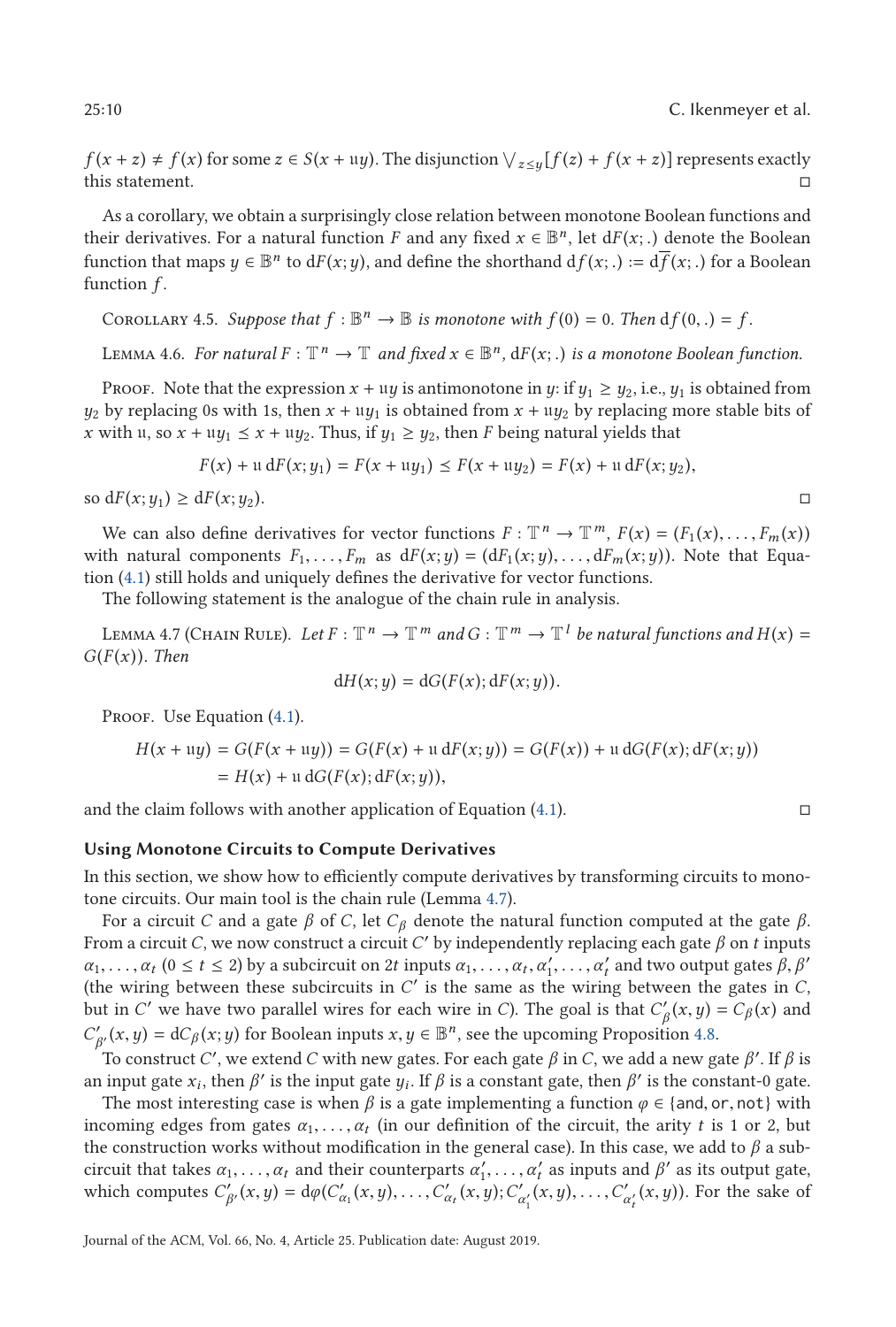<span id="page-10-0"></span>

Fig. 2. Gates in *C* get replaced by subcircuits in the construction of *C'*.

concreteness, for the gate types not, and, or according to Equation [\(4.2\)](#page-6-0) this construction is depicted in Figure 2.

PROPOSITION 4.8.  $C'_{\beta}(x, y) = C_{\beta}(x)$  and  $C'_{\beta'}(x, y) = dC_{\beta}(x, y)$  for Boolean inputs  $x, y \in \mathbb{B}^n$ .

PROOF. Clearly  $C'_\beta(x, y) = C_\beta(x)$ . By induction on the structure of the circuit, we now prove<br>  $C'_\beta(x, y) = C_\beta(x)$ . In the hase associated is an input on constant rate the alaim is abriance that  $C'_{\beta'}(x, y) = dC_{\beta}(x, y)$ . In the base case, if  $\beta$  is an input or constant gate, the claim is obvious. If  $\beta$  is a gate of type  $\varphi \in \{$  and, or, not} with incoming edges from  $\alpha_1, \ldots, \alpha_t$ , then

$$
C_{\beta}(x) = \varphi(C_{\alpha_1}(x), \ldots, C_{\alpha_t}(x)).
$$

By the chain rule,

$$
dC_{\beta}(x;y) = d\varphi(C_{\alpha_1}(x),\ldots,C_{\alpha_t}(x);dC_{\alpha_1}(x;y),\ldots,dC_{\alpha_t}(x;y)).
$$

By the induction hypothesis,  $(\alpha'_1, \ldots, \alpha'_t) = (dC_{\alpha_1}(x; y), \ldots, dC_{\alpha_t}(x; y))$ ; thus, the induction step succeeds by construction of  $C_{\beta'}'.$ *ι*<br>β<sup>*ι*</sup>  $\Box$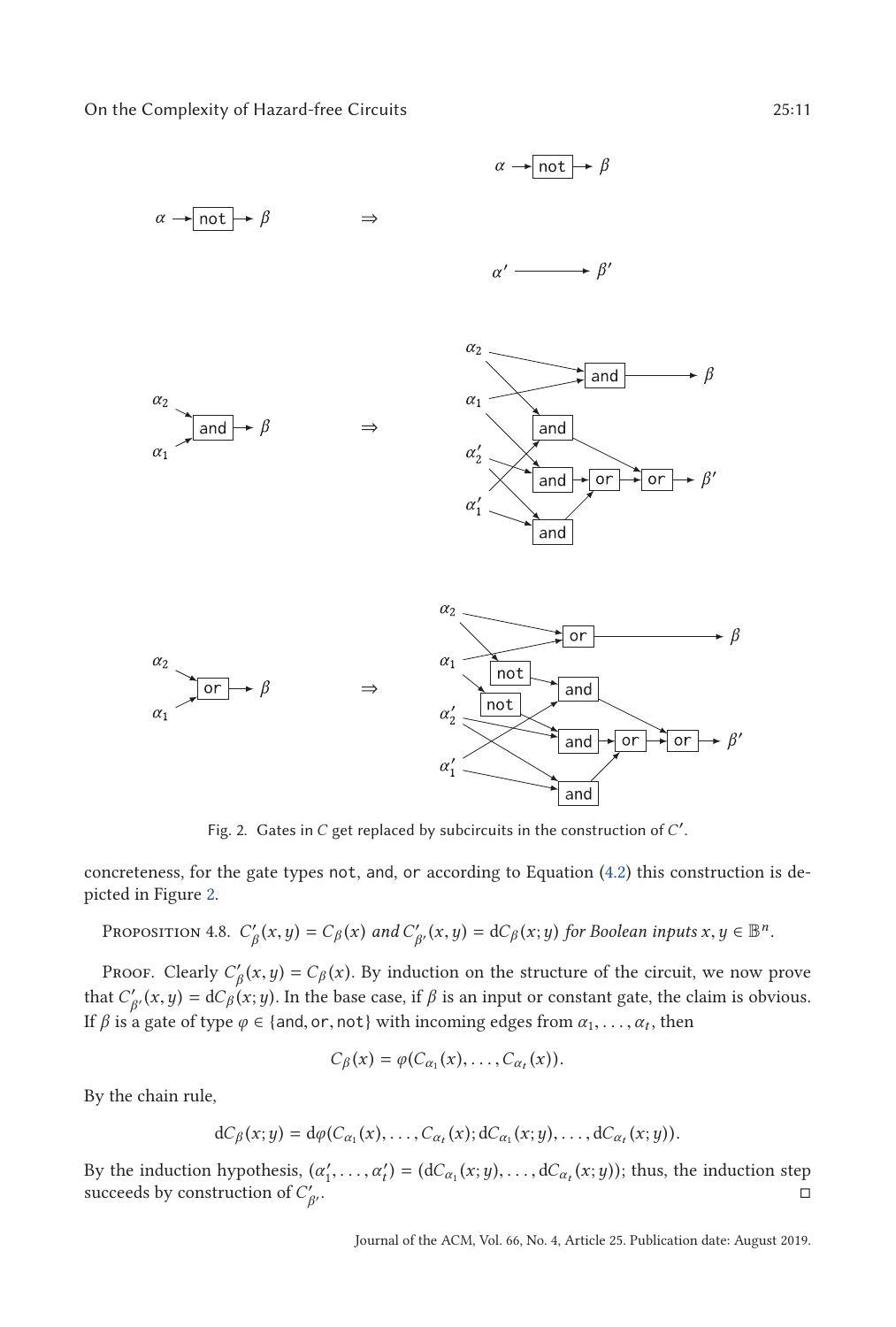<span id="page-11-0"></span>Note that this construction can be seen as simulation of the behavior of the circuit *C* on the input  $x + u y$ : the value computed at the gate  $\beta$  on this input is  $C_{\beta}(x) + u dC_{\beta}(x; y)$ , and in C' the gates  $\beta$  and  $\beta'$  compute the two parts of this expression separately.

The construction can be seen as an adaptation of the technique of automatic differentiation, an operator-wise transformation of a program computing a function to a program computing its derivative. The idea is simple and dates back to the 1950s [\[8\]](#page-18-0). A theoretically inclined reader may be more familiar with the theorem of Baur and Strassen on computing all derivatives of a multivariate rational function given by an algebraic circuit [\[3\]](#page-17-0), which provides foundations of an alternative method—reverse mode automatic differentiation.

By fixing the first half of the input bits in  $C'$ , we now establish the link to monotone complexity. In the following theorem the case  $x = 0$  will be of particular interest.

# THEOREM 4.9. *For*  $f : \mathbb{B}^n \to \mathbb{B}$  *and fixed*  $x \in \mathbb{B}^n$ , *it holds that*  $L_+(\mathrm{d} f(x, .)) \leq L_\mathrm{u}(f)$ .

Proof. Let *C* be a hazard-free circuit for *f* of minimal size and let  $x \in \mathbb{B}^n$  be fixed. We start by constructing the circuit *C'* from Proposition [4.8,](#page-10-0) and for each gate in *C* we remember the corresponding subcircuit in  $C'$ . For each subcircuit, we call the gates  $\alpha_i$  the *primary inputs* and the  $\alpha'_i$ the *secondary inputs*. From  $C'$ , we now construct a monotone circuit  $C^x$  on *n* inputs that computes  $df(x; \cdot)$  as follows. We fix the leftmost *n* input bits  $x \in \mathbb{B}^n$  in *C'*. This assigns a Boolean value  $C'(x) = C(x)$  to each primary input  $\alpha$  in each constructed subcircuit. Each constructed subcir- $C'_\alpha(x) = C_\alpha(x)$  to each primary input  $\alpha$  in each constructed subcircuit. Each constructed subcircuit's secondary output  $\beta'$  now computes some Boolean function in the secondary inputs  $\alpha'_i$ . If the values at the secondary inputs are  $u_1 = C'_{\alpha_1'}(x, y), \ldots, u_t = C'_{\alpha_t'}(x, y)$ , then the value at the secondary output is  $\psi(u_1,\ldots,u_t) = d\varphi(C_{\alpha_1}(x),\ldots,C_{\alpha_t}(x);u_1,\ldots,u_t)$ . Lemma [4.6](#page-9-0) implies that  $\psi$  is monotone (which can alternatively be seen directly from Figure [2,](#page-10-0) where fixing all primary inputs makes all not gates superfluous). However, the only monotone functions on at most two input bits are the identity (on one input), and, or, and the constants. Thus, we can replace each subcircuit in  $C'$  by (at most) one monotone gate, yielding the desired monotone circuit  $C^x$  that has at most as many gates as *C* and outputs  $df(x; .) = d\overline{f}(x; .) = dC(x; .) = C'(.)$ , where the second equality holds because *C* is bazard-free holds because *C* is hazard-free. -

We now use this construction to prove Theorem [1.3.](#page-2-0)

PROOF OF THEOREM 1.3. The claim is trivial for the constant 1 function. Note that this is the only case of a monotone function that has  $f(0) \neq 0$ . Hence, assume that *f* is monotone with  $f(0) = 0$ . By Lemma [4.2,](#page-7-0) we have that  $L_u(f) \leq L_+(f)$ . The other direction can be seen via  $L_+(f) \stackrel{\text{Cor. 4.5}}{=}$  $L_+(\mathrm{d} f(0,.)) \overset{\mathrm{Thm. 4.9}}{\leq} L_{\mathrm{u}}(f).$ 

Theorem [1.3](#page-2-0) shows that the hazard-free complexity *L*u can be seen as an extension of monotone complexity *L*<sup>+</sup> to general Boolean functions. Thus, known results about the gap between general and monotone complexity transfer directly to hazard-free complexity.

#### **Unconditional Lower Bounds**

Corollaries [1.4,](#page-3-0) [1.5,](#page-3-0) and [1.8](#page-3-0) are immediate applications of Theorem [1.3.](#page-2-0) Interestingly, however, we can also derive results on *non-monotone* functions, which is illustrated by Corollary [1.6.](#page-3-0)

PROOF OF COROLLARY 1.6. The fact that the determinant can be computed efficiently is well known.

Consider the derivative d det<sub>*n*</sub>(0; *y*) =  $\vee$ <sub>z ≤*y*</sub> det<sub>*n*</sub>(*z*) (Lemma [4.4\)](#page-8-0). If there exists a permutation  $\pi \in S_n$  such that all  $y_{i\pi(i)}$  are 1, then, replacing all the other entries with 0, we get a matrix  $z \leq y$ with  $\det_n(z) = 1$ , and  $\det_n(0; y) = 1$ . If there is no such permutation, then all the summands in the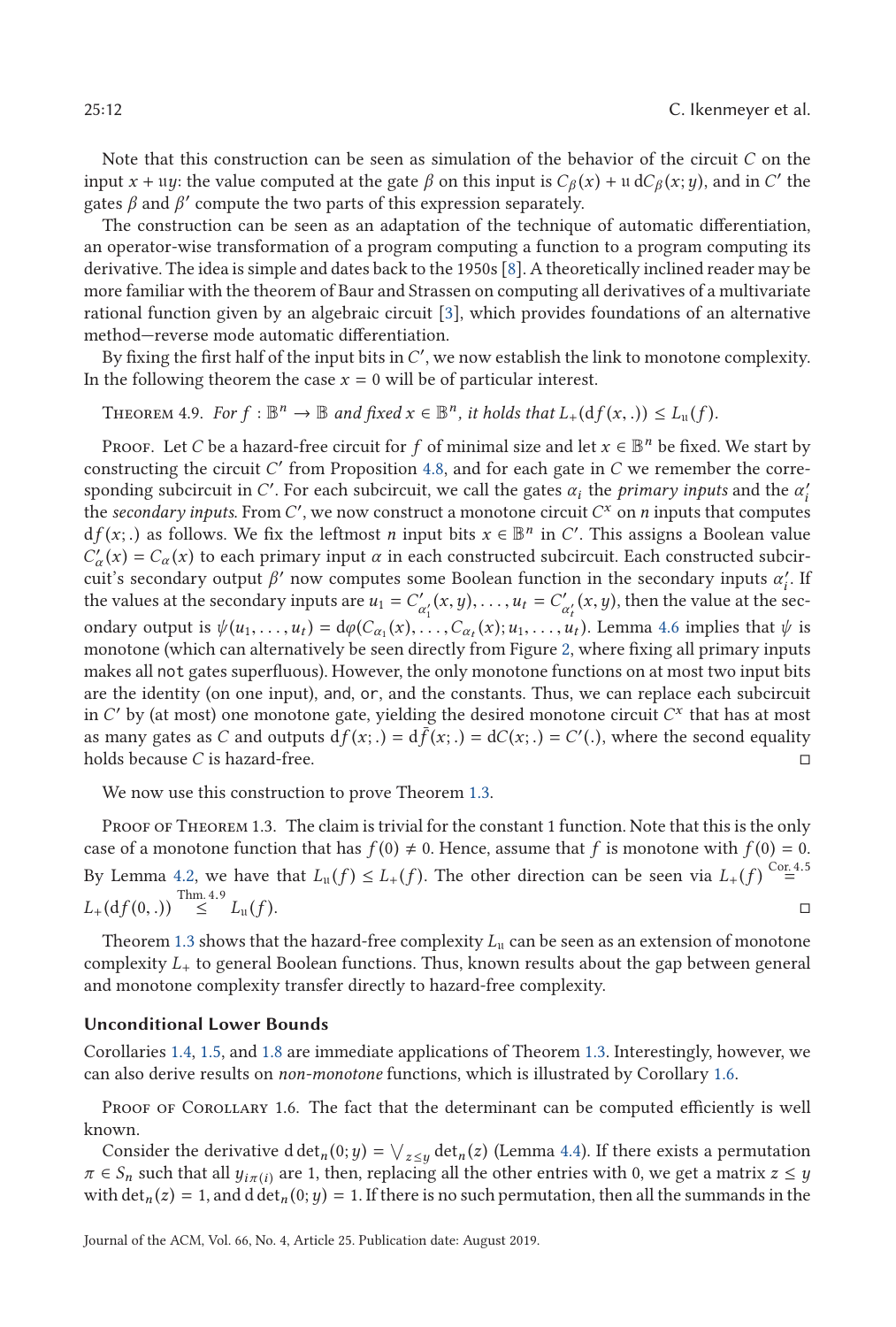<span id="page-12-0"></span>definition of  $\det_n(y)$  are 0, and this is also true for all matrices  $z \leq y$ . In this case,  $d \det_n(0; y) = 0$ . Combining both cases, we get that  $\det_n(0;.)$  equals the Boolean permanent function  $f_n$  from Corollary [1.4.](#page-3-0) The lower bound then follows from [\[40\]](#page-19-0) and Theorem [4.9](#page-11-0) (as in Corollary [1.4\)](#page-3-0).  $\Box$ 

We can combine this technique with the ideas from the proof of Theorem [1.11](#page-4-0) to show even stronger separation results, exhibiting a family of functions for which the complexity of Boolean circuits is *linear,* yet the complexity of hazard-free circuits grows almost as fast as in Corollary [1.5.](#page-3-0)

LEMMA 4.10. Let  $f : \mathbb{B}^n \to \mathbb{B}$  be a monotone Boolean function with  $f(0) = 0$  and  $g : \mathbb{B}^{n+m} \to \mathbb{B}$ *be a function such that*  $f(x) = 1$  *iff*  $g(x, y) = 1$  *for some*  $y \in \mathbb{B}^m$ *. Then*  $L_+(f) \leq L_{\mu}(q)$ *.* 

PROOF. Using Lemma [4.4,](#page-8-0) we obtain

$$
dg(0,0;x,1)=\bigvee_{(z,t)\leq(x,1)}g(z,t)=\bigvee_{z\leq x}\bigvee_{t}g(z,t)=\bigvee_{z\leq x}f(z)=f(z),
$$

which means that the circuit for *f* can be obtained from the circuit for  $dg(0;.)$  by substituting 1 for some inputs. The statement then follows from Theorem 4.9. for some inputs. The statement then follows from Theorem [4.9.](#page-11-0)

PROOF OF COROLLARY 1.7. We use the NP-complete family  $POLY(q, s)$  from the paper of Alon and Boppana [\[2\]](#page-17-0). Let GF(*q*) denote a finite field with *q* elements. We encode subsets  $E \subset GF(q)^2$ using  $q^2$  Boolean variables in a straightforward way. The function  $POLY(q, s)$  maps  $E \subset GF(q)^2$  to 1<br>iff there exists a nolynomial  $\sigma$  of degree at most s over  $GF(q)$  such that  $(q, p(q)) \in E$  for every iff there exists a polynomial *p* of degree at most *s* over GF(*q*) such that  $(a, p(a)) \in E$  for every  $a \in GF(q)$ .

Alon and Boppana proved that for  $s \leq \frac{1}{2} \sqrt{\frac{q}{\ln q}}$  the monotone complexity of this function is at least  $q^{cs}$  for some constant *c*. For simplicity, we choose  $q = 2^n$  and  $s = \lfloor \frac{1}{4} \sqrt{\frac{q}{\log q}} \rfloor = \lfloor \frac{2^{n/2}}{4\sqrt{n}} \rfloor$ . In this  $\cose, L_{+}(\text{POLY}(q, s)) \geq 2^{cq^{1/2}} \sqrt{\log q}$ .<br>We define f as the verifier for

We define  $f_n$  as the verifier for this instance of POLY. The function  $f_n$  takes  $q^2 + sq = O(q^2)$ variables. The first  $q^2$  inputs encode a subset  $E \subset GF(q)^2$ , and the second *sn* inputs encode coefficients of the polynomial *p* of degree at most *s* over GF(*q*), each coefficient using *n* bits. The value  $f_n(E, p) = 1$  iff  $(a, p(a)) \in E$  for all  $a \in GF(q)$ . To implement the function  $f_n$ , for each element  $a \in GF(q)$ , we compute the value  $p(a)$  using finite field arithmetic. Each such computation requires  $O(sn^2)$  gates. Then, we use  $p(a)$  as a selector in a multiplexer to compute the value indicating whether  $(a, p(a))$  is contained in *E*, choosing it from all the bits of the input *E* corresponding to pairs of form  $(a, b)$ . This multiplexer requires additional  $O(q)$  gates for each element  $a \in GF(q)$ . The result is the conjunction of the computed values for all  $a \in GF(q)$ . The total size of the circuit  $O(q^2 + qsn^2 + q)$  is linear in the size of the input.

The lower bound on the hazard-free complexity follows from the Alon-Boppana lower bound and Lemma 4.10.  $\Box$ 

#### **5 CONSTRUCTING** *K***-BIT HAZARD-FREE CIRCUITS**

In this section, we prove Corollary [1.10.](#page-4-0) We slightly improve on [\[22\]](#page-18-0).

For a collection *T* of subsets of [*n*], denote by  $L_T(f)$  the minimum size of a circuit whose outputs coincide with f whenever the set of input positions with unstable bits is a subset of a set in the collection *T*. Thus,  $\leq$ -monotonicity of natural functions implies that  $L(f) = L_{\emptyset}(f) \leq L_T(f) \leq$  $L_{\{[n]\}}(f) = L_{\mathfrak{u}}(f)$ . Excluding *k*-bit hazards therefore means that we consider  $T = \binom{[n]}{k}$ , i.e., *T* contains all subsets of [*n*] with exactly *k* elements. The minimum circuit depth  $D_T(f)$  is defined analogously.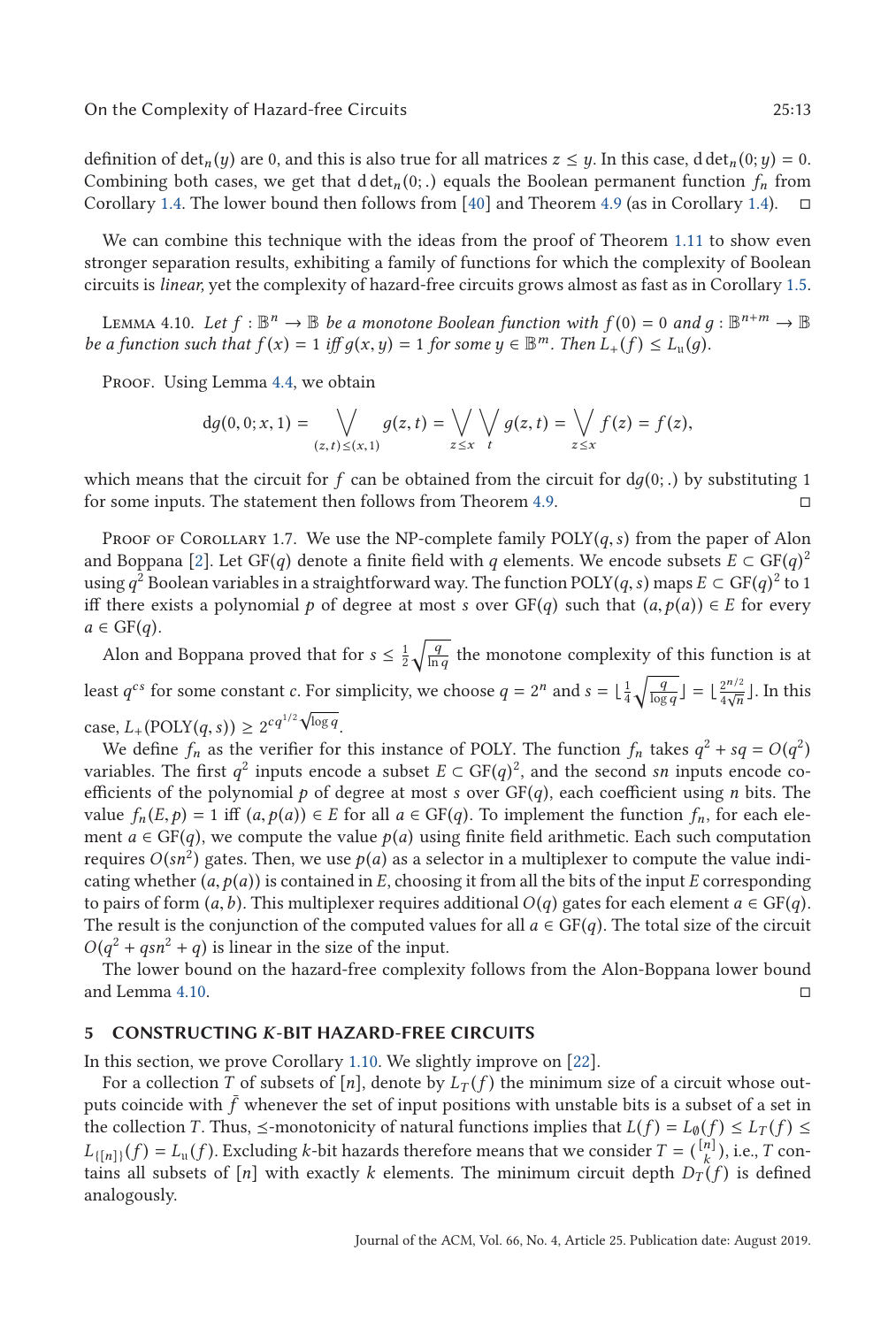<span id="page-13-0"></span>As the base case of our construction, we construct circuits handling only fixed positions for the (up to) *k* unstable bits, i.e.,  $T = \{S\}$  for some  $S \in \binom{[n]}{k}$ . This is straightforward with an approach very similar to speculative computing [\[43,](#page-19-0) [44\]](#page-19-0).

We take  $2^k$  copies of a circuit computing *f*. In the *i*th copy ( $0 \le i \le 2^k$ ), we fix the inputs in *S* to the binary representation of *i*. Now, we use a hazard-free multiplexer to select one of these 2*<sup>k</sup>* outputs, where the original input bits from *S* are used as the select bits. A hazard-free *k*-bit multiplexer of size  $O(2^k)$  can be derived from the 1-bit construction given in Figure [1\(](#page-2-0)b).

 $\Delta$ Емм $\Delta$  5.1.  $A$   $k$ -bit multiplexer <code>MUX</code> $_k$  receives inputs  $x \in \mathbb{B}^{2^k}$  and  $s \in \mathbb{B}^k$ . It interprets  $s$  a number *from*  $[2^k]$  *and outputs*  $x_s$ *. There is a hazard-free circuit for* MUX<sub>k</sub> *of size* 6( $2^k - 1$ ) *and depth* 4*k.* 

PROOF. A hazard-free  $MUX_1$  of size 6 and depth 4 is given in Figure [1\(](#page-2-0)b); its correctness is verified by a simple case analysis. From a hazard-free  $MUX_k$  and the hazard-free  $MUX_1$ , we construct a hazardfree  $MUX_{k+1}$  circuit *C* as follows:

$$
MUX_{k+1}(x_1,...,x_{2^{k+1}};s_1,...,s_{k+1}) = MUX_1(MUX_k(x_1,...,x_{2^k};s_1,...,s_k),
$$
  
\n
$$
MUX_k(x_{2^k+1},...,x_{2^{k+1}};s_1,...,s_k); s_{k+1}).
$$

One can readily verify that the resulting Boolean function is  $MUX_k$ , and it has the desired circuit size and depth by construction. To show that this circuit for  $MUX_{k+1}$  is hazard-free, we make a case distinction.

If  $s_{k+1}$  is stable, w.l.o.g.  $s_{k+1} = 0$ , then *C* outputs  $MUX_k(x_1, \ldots, x_{2k}; s_1, \ldots, s_k)$ , since  $MUX_1$  is hazard-free. Thus, if  $MUX_{k+1}$  has a hazard at  $(x_1, \ldots, x_{2^{k+1}}; s_1, \ldots, s_k, 0)$ , then  $MUX_k$  has a hazard at  $(x_1, \ldots, x_{2^k}; s_1, \ldots, s_k)$ . But by the induction hypothesis, MUX<sub>k</sub> is hazard-free.

Now, we consider the case  $s_{k+1} = u$ . For the sake of contradiction, assume that  $MUX_{k+1}$  has a hazard at  $(x_1, \ldots, x_{2^{k+1}}; s_1, \ldots, s_k, u)$ . Then all resolutions  $(x'_1, \ldots, x'_{2^{k+1}}; s'_1, \ldots, s'_k, s'_{k+1}) \in \mathbb{B}^{2^{k+1}+k+1}$ of  $(x_1, \ldots, x_{2^{k+1}}; s_1, \ldots, s_k, u)$  yield  $MUX_{k+1}(x'_1, \ldots, x'_{2^{k+1}}; s'_1, \ldots, s'_k, s'_{k+1}) = b$  for the same  $b \in \mathbb{B}$ .<br>By construction of C this implies that By construction of *C* this implies that

$$
MUX_k(x'_1, \ldots, x'_{2^k}; s'_1, \ldots, s'_k) = b = MUX_k(x'_{2^k+1}, \ldots, x'_{2^{k+1}}; s'_1, \ldots, s'_k).
$$

By the induction hypothesis,  $MUX_k$  is hazard-free. Thus, we can conclude that

$$
MUX_k(x_1,\ldots,x_{2^k};s_1,\ldots,s_k) = b = MUX_k(x_{2^k+1},\ldots,x_{2^{k+1}};s_1,\ldots,s_k).
$$

This implies  $MUX_{k+1}(x_1,\ldots,x_{2^{k+1}};s_1,\ldots,s_k,u) = b$ , because  $MUX_1$  is hazard-free. This is a contradiction to  $MUX_{k+1}$  having a hazard at  $(x_1, \ldots, x_{2^{k+1}}; s_1, \ldots, s_k, u)$ .

Putting both cases together, we conclude that  $MUX_{k+1}$  is hazard-free.  $\square$ 

*LEMMA* 5.2. *Let f* :  $\mathbb{B}^n$  →  $\mathbb{B}$  *and S* ⊆ [*n*] *with*  $|S| = k$ *. Then*  $L_{\{S\}}(f) < 2^k(L(f) + 6)$  *and*  $D_{\{S\}}(f) \leq D(f) + 4k$ .

Proof. For every assignment  $\vec{a} \in \mathbb{B}^{|S|}$ , compute  $g_{\vec{a}} = f(x|_{S \leftarrow \vec{a}})$ , where  $x|_{S \leftarrow \vec{a}}$  is the bit string obtained by replacing in *x* the bits at the positions *S* by the bit vector *a*-. We feed the results and the actual input bits from indices in *S* into the hazard-free *k*-bit MUX from Lemma 5.1 such that for stable values the correct output is determined. The correctness of the construction is now immediate from the fact that the MUX is hazard-free.

Concerning the size bound, for each  $\vec{a} \in \mathbb{B}^{|S|}$ , we have  $L(g_{\vec{a}}) \le L(f)$ . Using the size bound for the MUX from Lemma 5.1, the construction thus has size smaller than  $2^{k}(L(f) + 6)$ . Similarly, we combine  $D(g_{\vec{a}}) \leq D(f)$  with the depth of the MUX to obtain the bound  $D_{\{S\}}(f) \leq D(f) + 4k$ .

Using this construction as the base case, we increase the number of sets (i.e., possible positions of the *k* unstable bits) our circuits can handle.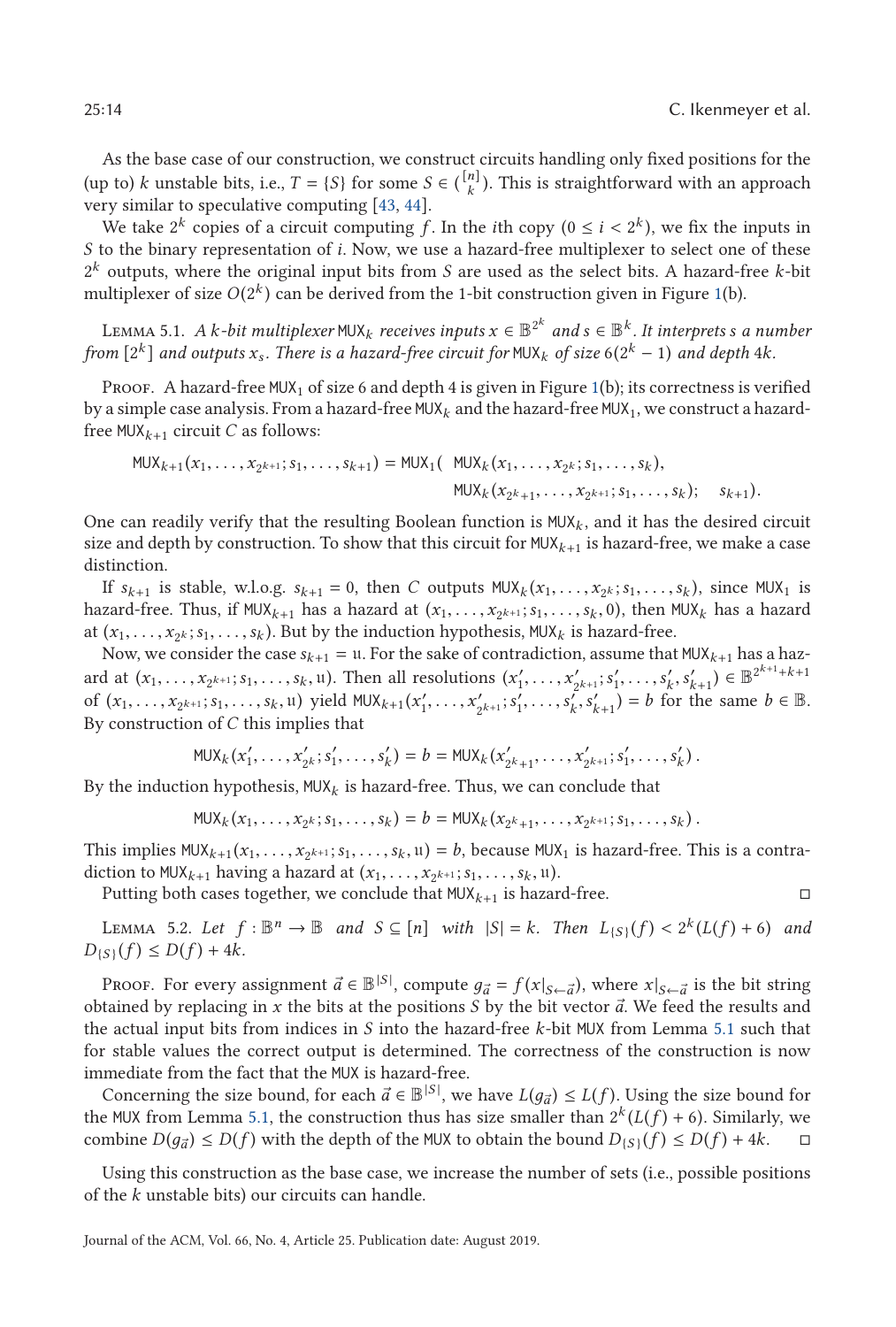**THEOREM 5.3.** Let  $T = \binom{[n]}{k}$ . Then,

$$
L_T(f) \leq \left(\frac{ne}{k}\right)^{2k} (L(f) + 7) \text{ and } D_T(f) \leq D(f) + 2k \left(\lceil \log n \rceil + 2\right).
$$

Proof. Put an ordering on *T* and let  $T_i$  be the *i*th element in  $T$ ,  $1 \le i \le |T|$ . Denote by  $C_{ij}$ ,  $1 \le i, j \le |T|$ , a circuit whose outputs coincide with  $\bar{f}$  whenever all unstable bits are from  $T_i \cup T_j$ . Set  $a_i := \text{and}(C_{i1}, \ldots, C_{i|T|})$  (where a hazard-free and with fan-in |*T*| is implemented by a binary tree of fan-in 2 ands of minimum depth). We claim that  $o := \text{or}(a_1, \ldots, a_{|T|})$  (again a hazard-free version implemented by a tree) coincides with  $\bar{f}$  whenever there are at most *k* unstable bits.

To show the claim, assume that  $x \in \mathbb{T}^n$  is stable except at indices from some  $T_i \in \binom{[n]}{k}$ . Assume first that  $\bar{f}(x) = 1$ . Then  $a_i =$  and $(1, \ldots, 1) = 1$ . This implies  $o = 1$ , because the  $|T|$ -bit or is hazardfree and one of its inputs is a 1. Next, suppose that  $\bar{f}(x) = 0$ . Then, for each  $i' \leq |T|$ ,  $C_{i'i}(x) = 0$ . Hence,  $a_{i'} = 0$ , because the |*T*|-bit and is hazard-free and one of its inputs is a 0. It follows that  $o = or(0, \ldots, 0) = 0$ . The case that  $\bar{f}(x) = u$  is trivial; hence, the claim holds.

The above circuit contains the circuits  $C_{ij}$  and additionally  $|T|^2 - 1$  many gates (a binary tree of ands and ors). By Lemma [5.2,](#page-13-0) each  $C_{ij}$  can be implemented with size  $2^{2k}(L(f) + 6)$ , as  $|T_i \cup T_j| \le$ 2*k*. Moreover, using exactly all subsets of size 2*k*, we use at most  $\binom{n}{2k} \leq \left(\frac{en}{2k}\right)^{2k}$  different such circuits. This results in a gate complexity of at most

$$
\left(\frac{en}{k}\right)^{2k} (L(f) + 6) + {n \choose k}^2 - 1 < \left(\frac{en}{k}\right)^{2k} (L(f) + 7).
$$

The depth of the circuit is  $D(f) + 4k$  from the  $C_{ij}$  plus the depth of the trees, which is  $\lceil \log(|T| - 1) \rceil$  $1)$ ]  $\leq k \lceil \log n \rceil$ . -

Corollary [1.10](#page-4-0) simply rephrases the theorem without the terminology introduced in this section.

# **6 COMPLEXITY OF HAZARD DETECTION**

In this section, we show that detecting hazards and detecting 1-bit hazards are both NP-complete problems, see Theorem [6.5](#page-15-0) below. The arguments are a bit subtle, and thus we introduce several auxiliary hazard detection problems.

*Definition 6.1.* We say that a circuit *C* with *n* inputs has a *fixed hazard at position*  $i \in [n]$  if *C* has a 1-bit hazard at a tuple  $x \in \mathbb{T}^n$  with  $x_i = \mathfrak{u}$ .

We fix some reasonable binary encoding of circuits and define the following languages:

- FixedHazard =  $\{(C, i) | C$  has a fixed hazard at position *i*}
- OneBitHazard =  $\{C \mid C \text{ has a 1-bit hazard}\}\$
- Hazard =  $\{C \mid C \text{ has a hazard}\}\$

A circuit *C* is called *satisfiable* if there is a Boolean input for which *C* outputs 1. Otherwise, *C* is called *unsatisfiable*. We define a promise problem UnsatFixedHazard: Given an unsatisfiable circuit *C* and  $i \in [n]$ , accept if *C* has a fixed hazard at position *i*.

Lemma 6.2. UnsatFixedHazard *is* NP*-hard.*

Proof. We reduce from circuit satisfiability as follows: To decide if a circuit *C* on *n* inputs is satisfiable, construct a circuit  $C' = C \wedge (x_{n+1} \wedge \neg x_{n+1})$  where  $x_{n+1}$  is a new variable. Note that  $C'$ is unsatisfiable by construction. We claim that *C* is satisfiable if and only if *C* has a fixed hazard at position  $n + 1$ .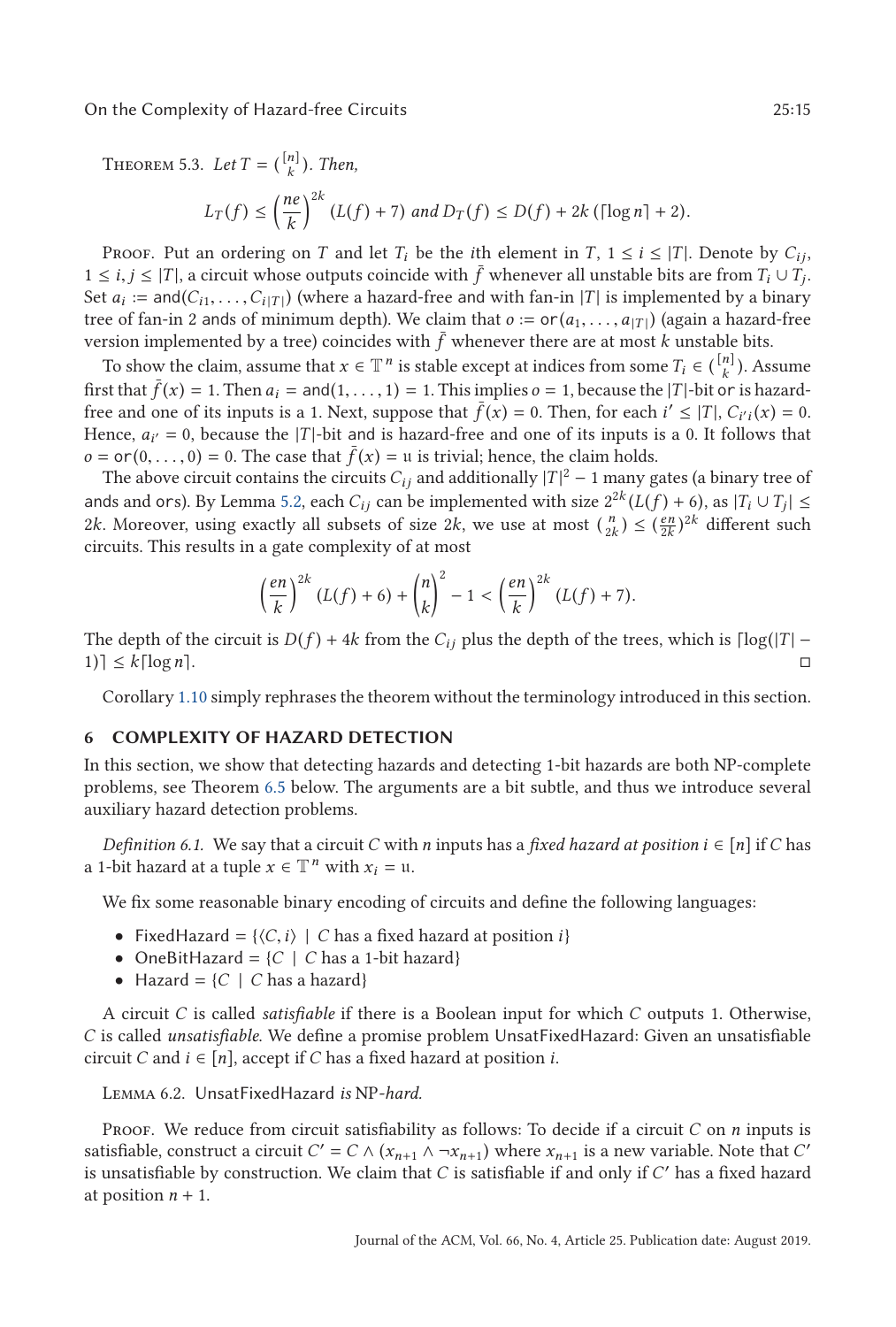- <span id="page-15-0"></span>" $\Rightarrow$ ": Let *a* be an assignment that satisfies *C*. Then *C'* evaluates to u on input (*a*, u) and hence has a fixed hazard at position *n* + 1.
- "<sup>∈</sup>": If *C* is unsatisfiable, then *C'*(*a*, *y*) = 0 for all *a* ∈  $\mathbb{B}^n$ , *y* ∈  $\mathbb{T}$ , and hence does not have a fixed haventum n + 1 hazard at position  $n + 1$ .

Lemma 6.3. *The languages* FixedHazard*,* OneBitHazard*, and* Hazard *are* NP*-hard.*

PROOF. Since UnsatFixedHazard is NP-hard, the more general problem FixedHazard is also NPhard.

We show that deciding the languages OneBitHazard and Hazard is at least as hard as solving UnsatFixedHazard. Let  $C(x_1, \ldots, x_n)$  be an unsatisfiable circuit. Construct the circuit  $C' =$  $C(x_1, \ldots, x_n) \oplus x_2 \oplus \cdots \oplus x_n$ . We claim that *C*' has a hazard if and only if *C* has a fixed hazard at position  $x_1$ .

- "⇒": Suppose *C* has a hazard. Note that since *C* computes the constant 0 function, *C* computes  $x_2 \oplus \cdots \oplus x_n$ . If any of the input variables  $x_2, \ldots, x_n$  has value u, then *C*' correctly outputs u. Thus,  $C'$  can have a hazard only on inputs  $a \in \mathbb{T}^n$  that have exactly one u occurring in the input position 1. In this case  $C(a) = u$ , because otherwise  $C'(a)$  would be a Boolean value. Hence, *C* has a fixed hazard at position 1.
- " $\Leftarrow$ ": If *C* has a fixed hazard at position 1, then by definition, *C* outputs u when  $x_1 = u$  while all other inputs are stable. In this case, C' also outputs u on this input. This is a hazard, since the Boolean function computed by  $C'$  does not depend on  $x_1$ .

Thus, Hazard is NP-hard.

Note that in the first part of this proof, we actually proved that for the circuit *C'* all hazards are 1-bit hazards. So, the language OneBitHazard is also NP-hard. -

Lemma 6.4. *The languages* FixedHazard*,* OneBitHazard*, and* Hazard *are in* NP*.*

PROOF. For FixedHazard and OneBitHazard, we can take the input on which the circuit has a hazard as a witness. The verifier then has to check that the circuit actually outputs u on this input and that the outputs on the two stable inputs obtained by replacing u by 0 and 1 match.

For Hazard, the verifier cannot check the definition directly, since the number of resolutions can be exponential. However, if a circuit *C* has a hazard, then there exists an input  $x \in \mathbb{T}^n$  with  $C(x) = u$  such that on the inputs  $x^{(0)}$  and  $x^{(1)}$  that are obtained from *x* by replacing the *leftmost* u by 0 and 1, respectively, the circuit *C* outputs the same stable value *b*. This can be seen as follows. Let  $H_C \subset \mathbb{T}^n$  be the set of all inputs on which *C* has a hazard. Any element *x* that is maximal in  $H_C$  with respect to  $\leq$  satisfies the requirement: since *x* is a hazard,  $C(x) = u$  and the output of *C* on all resolutions of *x* is the same stable value *b*. Thus, the output of *C* on all resolutions of  $x^{(0)}$  and of  $x^{(1)}$  is *b*. Since *x* is maximal, both  $x^{(0)}$  and  $x^{(1)}$  do not lie in  $H_C$ , which implies  $C(x^{(0)}) = C(x^{(1)}) = b$ . Such *x* with  $C(x) = u$  and  $C(x^{(0)}) = C(x^{(1)}) = b$  can be used as a witness for Hazard. On the other hand, if there exists an input  $x \in \mathbb{T}^n$  that satisfies the above condition, then the circuit *C* has a hazard at  $x$ .  $\Box$  $\Box$ 

From Lemmas 6.3 and 6.4, we conclude:

Theorem 6.5. *The languages* FixedHazard*,* OneBitHazard*, and* Hazard *are* NP*-complete.*

#### **7 FUTURE DIRECTIONS**

Hazard-free complexity is an interesting subject that arises in practice when constructing physical circuits. Theorem [1.3](#page-2-0) sends the strong message that hazard-free complexity is of interest even *without* its application in mind, because it is a natural generalization of monotone complexity.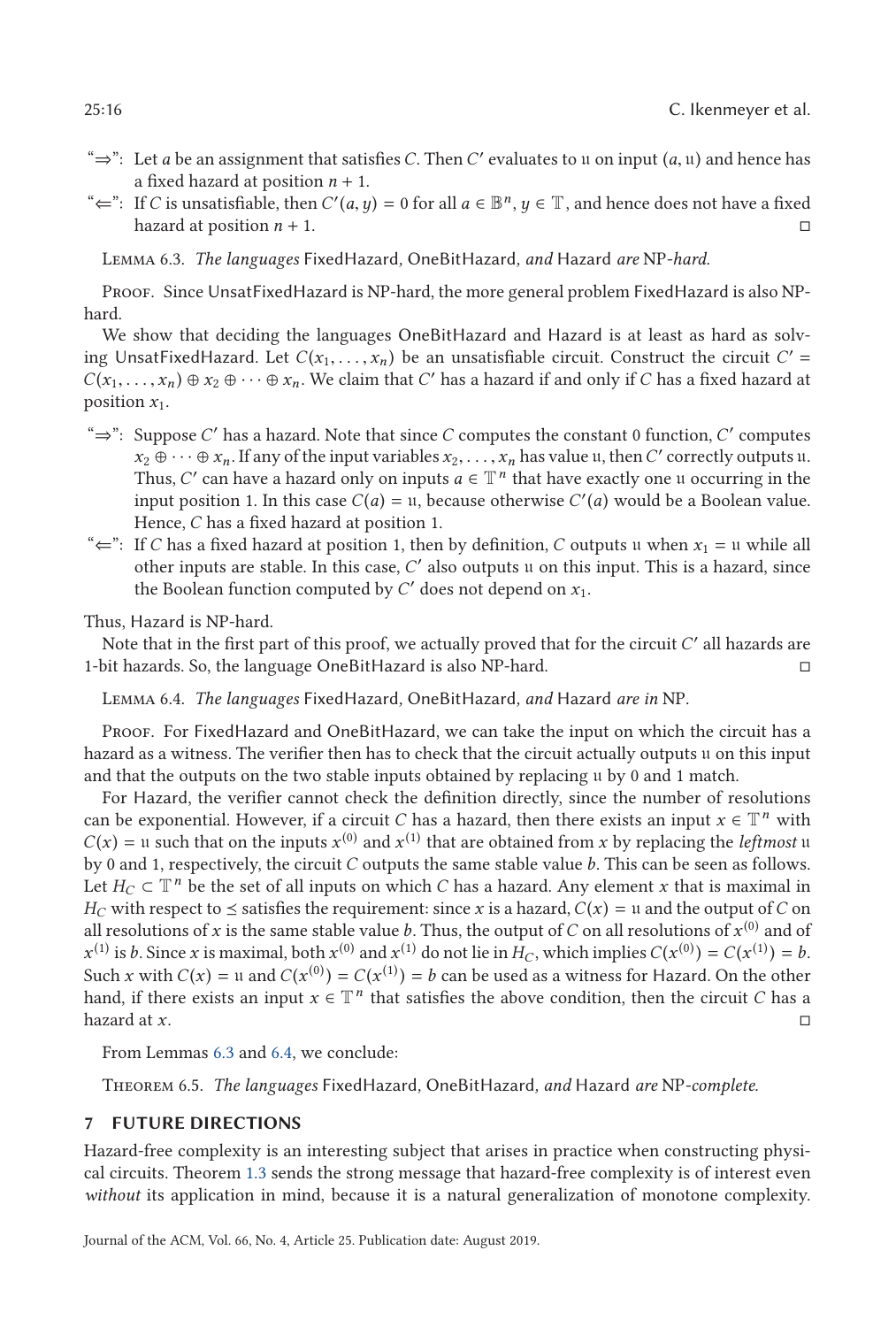<span id="page-16-0"></span>Section [5](#page-12-0) hints toward the fact that there is a rich intermediate landscape of *k*-hazard free circuits to be analyzed for different ranges of *k*. This can potentially be very illuminating for our understanding of the nature and limits of efficient computation in general.

Given the lower bound corollaries to Theorem [1.3](#page-2-0) and the circuit construction in Corollary [1.10,](#page-4-0) one dangling open question is the fixed parameter tractability of *k*-hazard-free circuits: Does there exist a function  $\varphi$  such that for all sequences of Boolean functions  $f_n : \mathbb{B}^n \to \mathbb{B}$  with Boolean complexity  $L(f_n)$  there exist *k*-hazard-free circuits of size  $\varphi(k) \cdot \text{poly}(n, L(f_n))$ ?

A further direction of interest is to understand the power of masking registers [\[16\]](#page-18-0), both in terms of computational power and efficiency. It is neither known precisely which functions can be computed by clocked circuits within *r* rounds, nor is it clear whether a factor Ω(*k*) overhead for eliminating hazards with masking registers is necessary.

## **APPENDIX**

## **A CIRCUITS WITH DIFFERENT BASIC GATES**

In the main part of this article, we used circuits with and-, or-, and not-gates, because this is one of the standard models in circuit complexity. But, we have also already seen that the circuit transformations we use for proving lower bounds rely only on the general construction of the derivative and can be performed on circuits with arbitrary gates, not just and-, or-, and not-gates. In this Appendix, we show that any other functionally complete set (in the sense of, e.g., [\[14\]](#page-18-0)) can be used to give an equivalent theory of hazard-free complexity and natural functions, see the upcoming Corollary [A.3.](#page-17-0) *A priori* it is not obvious that every function can be implemented by a hazard-free circuit over some set of gates, even if the set of gates is functionally complete in the Boolean sense. We prove that everything works properly if we allow constant input gates. This subtlety is unavoidable, since any nontrivial natural function outputs u if all inputs are u, so any circuit without constant gates also has this property. Therefore, the constant function is not computable by hazard-free circuits without the use of constant gates.

Reference [\[6,](#page-17-0) Theorem 2] shows that every natural function can be implemented over the set of functions  $\Phi = \{\text{and}, \text{or}, \text{not}, 1\}$ . Using the fact that a hazard-free implementation of or can be achieved via the standard De Morgan implementation *x* or  $y = \text{not}((\text{not } x)$  and  $(\text{not } y))$ , it follows that

every natural function can be implemented over the set of functions {and, not, <sup>1</sup>}. (A.1)

A Boolean function  $f : \mathbb{B}^n \to \mathbb{B}$  is called *linear* if there exist  $a_0, \ldots, a_n \in \mathbb{B}$  with  $f(x_1, \ldots, x_n) =$  $a_0 \oplus a_1x_1 \oplus \cdots \oplus a_nx_n$ . Otherwise, f is called *nonlinear*. The composition of linear functions is linear, but not all Boolean functions are linear. Thus, every functionally complete set must contain a nonlinear function.

Variants of the following lemma are often used as a part of proof of Post's theorem characterizing functionally complete systems.

LEMMA A.1. Let  $f: \mathbb{B}^n \to \mathbb{B}$  be a nonlinear Boolean function. Then,  $n \geq 2$ . Moreover, by substi*tuting constants for some input variables of f , we can obtain a function of 2 variables of the form*  $(x_1 \oplus c_1)(x_2 \oplus c_2) \oplus c_0.$ 

Proof. Using the fact that over the field  $\mathbb{F}_2$  with two elements, we have  $x_i$  and  $x_j = x_i \cdot x_j$  and not  $x_i = x_i \oplus 1$ , we can represent  $f$  as a polynomial over  $\mathbb{F}_2$ . Using that  $(x_i)^k = x_i$  for  $k \ge 1$ , we can represent *f* in its algebraic normal form,

$$
f(x_1,\ldots,x_n)=\bigoplus_{I\subset[n]}a_I\prod_{i\in I}x_i,
$$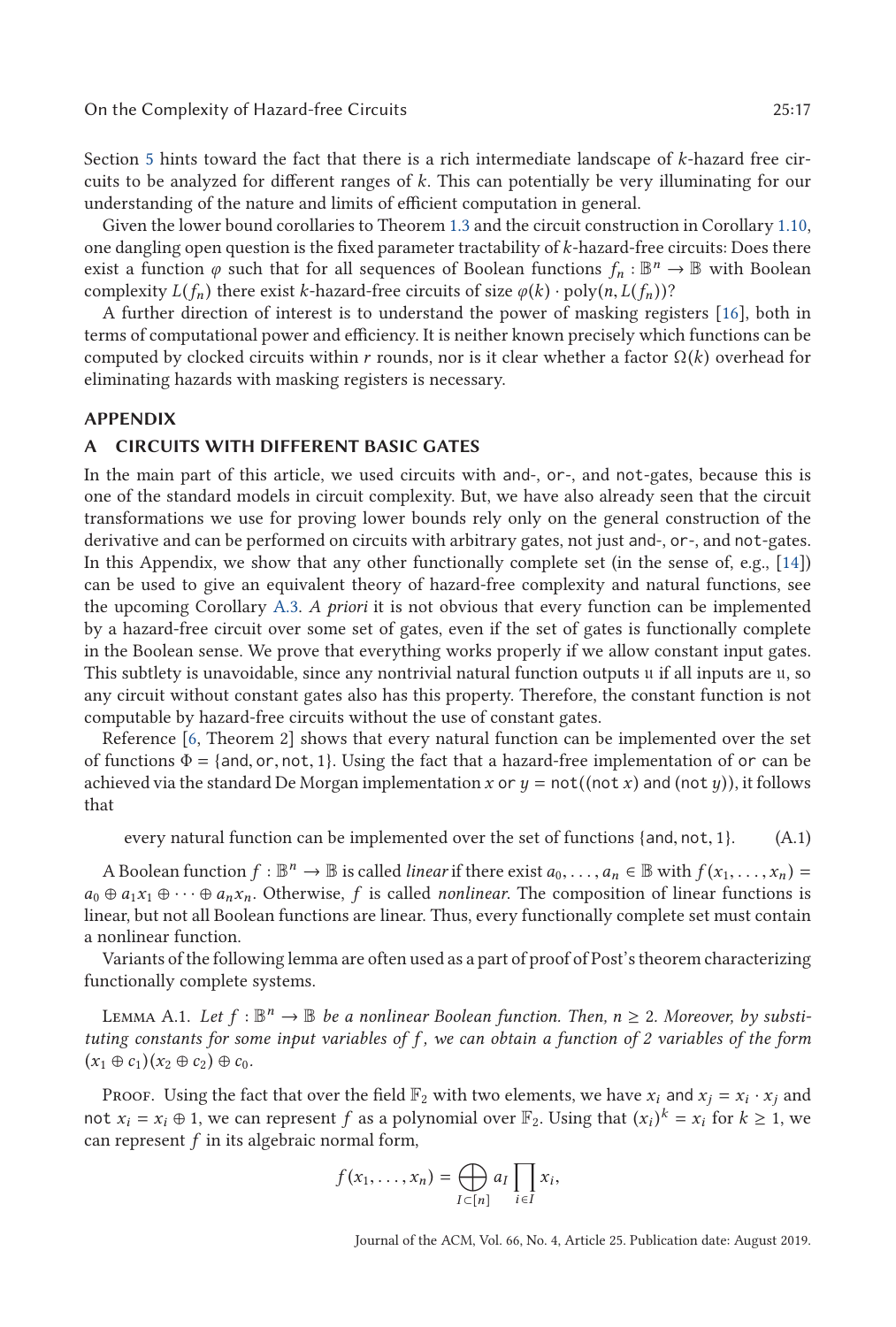<span id="page-17-0"></span>where each  $a_I \in \mathbb{B}$ . We call *I* a *monomial* and call *II* its *degree*. Since *f* is nonlinear, there is at least one monomial of degree at least 2 with nonzero coefficient  $a<sub>I</sub>$ . Thus, we proved  $n \ge 2$ . Among monomials of degree at least 2, choose one monomial of minimal degree and set all the variables not contained in this monomial to 0. Without loss of generality, the chosen monomial is  $x_1 \cdots x_t$ ,  $t \geq 2$ . The resulting function has the form

$$
x_1 \ldots x_t \oplus a_1 x_1 \oplus \cdots \oplus a_t x_t \oplus a_0.
$$

Setting all variables except  $x_1$  and  $x_2$  to 1, we obtain  $x_1x_2 \oplus a_1x_1 \oplus a_2x_2 \oplus a'_0$ , or  $(x_1 \oplus c_1)(x_2 \oplus a'_1)$  $c_2$ )  $\oplus$  *c*<sub>0</sub> where  $c_1 = a_2$ ,  $c_2 = a_1$  and  $c_0 = a'_0 \oplus a_1 a_2$ .

Theorem A.2. *Let* Φ *be a set of natural functions such that their restrictions to* B *form a functionally complete set. Suppose* Φ *contains an extension of a nonlinear Boolean function that is free of* 1*-bit hazards. Then every natural function can be computed by a circuit over* Φ *using the constant* 1*.*

PROOF. In the light of  $(A.1)$ , it is enough to show that hazard-free circuits for not and and can be implemented over Φ. The statement is trivial for the negation: since not has only one natural extension, any circuit that computes it is automatically hazard-free. Using not, we can obtain the constant 0 from the constant 1.

By Lemma [A.1,](#page-16-0) we obtain from the 1-hazard-free nonlinear function contained in  $\Phi$  a function of the form  $(x_1 \oplus c_1)(x_2 \oplus c_2) \oplus c_0$  by substituting constants 0 and 1 into this nonlinear function. Constant substitution does not introduce hazards. Since not  $x = x \oplus 1$ , we can transform the circuit *C* computing  $(x_1 \oplus c_1)(x_2 \oplus c_2) \oplus c_0$  to a circuit *C*' computing  $x_1x_2$  by placing not on input  $x_i$  if  $c_i = 1$  and on the output if  $c_0 = 1$ . In other words,  $C'(x_1, x_2) = C(x_1 \oplus c_1, x_2 \oplus c_2) \oplus c_0$ .<br>Let us check that  $C'$  is hazard-free. The circuit  $C'$  is computing the conjunction at

Let us check that  $C'$  is hazard-free. The circuit  $C'$  is computing the conjunction and thus can have hazards only on two inputs:  $(0, u)$  and  $(u, 0)$ . If  $C'(0, u) = u$ , then  $C(c_1, u) = u$ . This is a 1-bit hazard since  $(c, \oplus c_1)(x \oplus c_2) \oplus c_2 = c_2$  for all  $x \in \mathbb{R}$ . The other case is analogous hazard, since  $(c_1 \oplus c_1)(x \oplus c_2) \oplus c_0 = c_0$  for all  $x \in \mathbb{B}$ . The other case is analogous.  $\Box$ 

Corollary A.3. *Given a functionally complete set of Boolean functions, let* Φ *be the set of their hazard-free extensions. Every natural function can be computed by a circuit over* Φ *using the constant 1.*

PROOF. Since a functionally complete set cannot only consist of linear functions, at least one function must be nonlinear. A hazard-free function in particular does not have a 1-hazard. Thus, Theorem A.2 applies.  $\square$ 

### **ACKNOWLEDGMENTS**

We thank Arseniy Alekseyev, Karl Bringmann, Ulan Degenbaev, Stefan Friedrichs, and Matthias Függer for helpful discussions. Moreover, we thank Attila Kinali for his help with Japanese references.

# **REFERENCES**

- [1] Miklos Ajtai and Yuri Gurevich. 1987. Monotone versus positive. *J. ACM* 34, 4 (Oct. 1987), 1004–1015. DOI: [https://](https://doi.org/10.1145/31846.31852) [doi.org/10.1145/31846.31852](https://doi.org/10.1145/31846.31852)
- [2] Noga Alon and Ravi B. Boppana. 1987. The monotone circuit complexity of Boolean functions. *Combinatorica* 7, 1 (1987), 1–22. DOI: <https://doi.org/10.1007/BF02579196>
- [3] Walter Baur and Volker Strassen. 1983. The complexity of partial derivatives. *Theor. Comput. Sci.* 22 (1983), 317–330. DOI: [https://doi.org/10.1016/0304-3975\(83\)90110-X](https://doi.org/10.1016/0304-3975(83)90110-X)
- [4] Norbert Blum. 1985. An Ω(*n*4/3) lower bound on the monotone network complexity of the *n*th degree convolution. *Theoretical Computer Science* 36, Supplement C (1985), 59–69. DOI: [https://doi.org/10.1016/0304-3975\(85\)90030-1](https://doi.org/10.1016/0304-3975(85)90030-1)
- [5] J. Brzozowski, Z. Esik, and Y. Iland. 2001. Algebras for hazard detection. In *Proceedings of the 31st International Symposium on Multiple-Valued Logic*.
- [6] J. A. Brzozowski. 1999. Some applications of ternary algebras. *Publicationes Mathematicae (Debrecen)* 54, Supplement (1999), 583–599.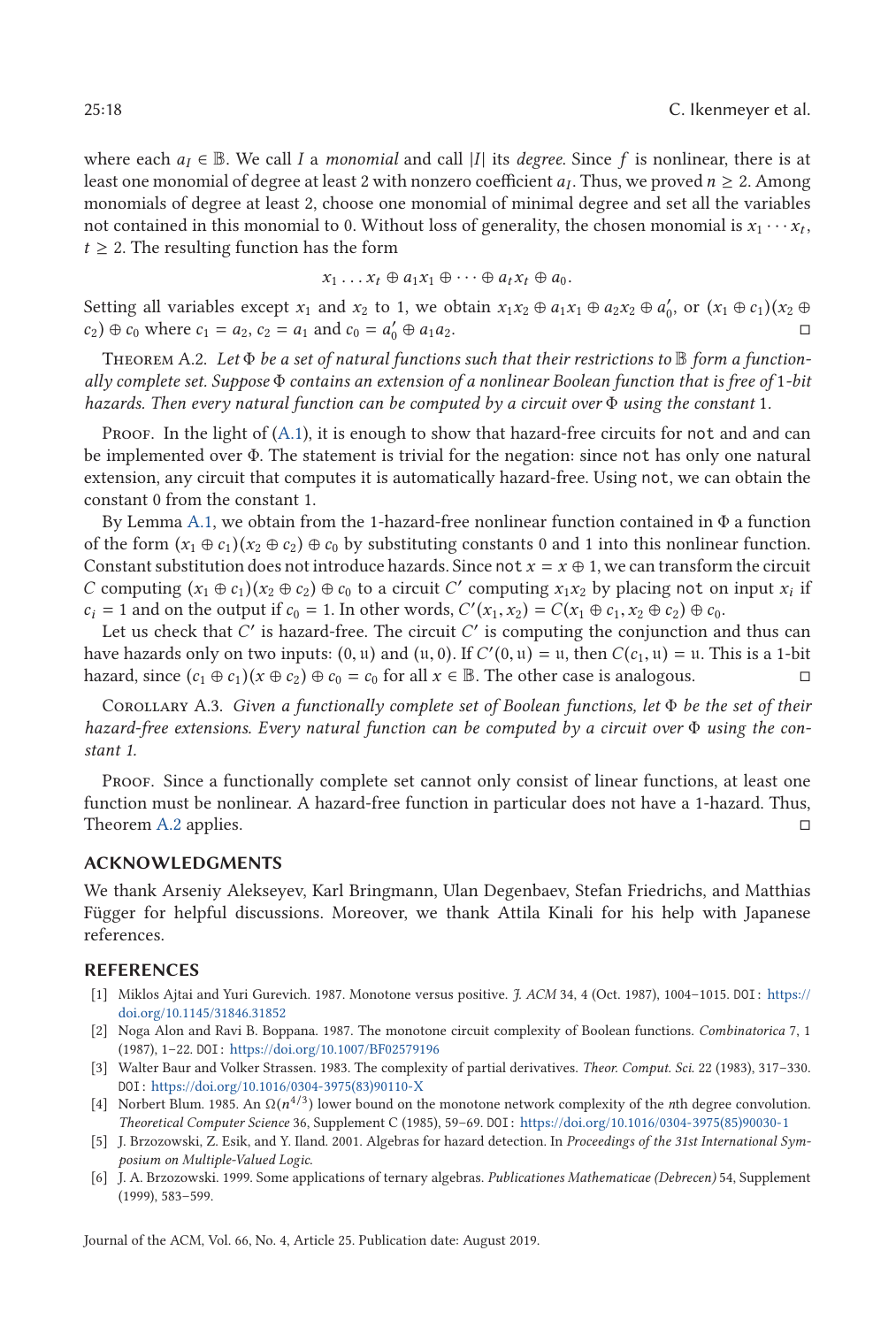- <span id="page-18-0"></span>[7] Janusz A. Brzozowski and Carl-Johan H. Seger. 1995. *Asynchronous Circuits*. Springer, New York.
- [8] H. Martin Bücker and George F. Corliss. 2006. A bibliography of automatic differentiation. In *Automatic Differentiation: Applications, Theory, and Implementations*, Martin Bücker, George Corliss, Uwe Naumann, Paul Hovland, and Boyana Norris (Eds.). Springer-Verlag, Berlin, 321–322.
- [9] Samuel H. Caldwell. 1958. *Switching Circuits and Logical Design*. John Wiley & Sons.
- [10] Ashok K. Chandra and George Markowsky. 1978. On the number of prime implicants. *Discrete Math.* 24, 1 (1978), 7–11. DOI: [https://doi.org/10.1016/0012-365X\(78\)90168-1](https://doi.org/10.1016/0012-365X(78)90168-1)
- [11] Marc Davio, Jean-Pierre Deschamps, and André Thaysé. 1978. *Discrete and Switching Functions*. McGraw-Hill.
- [12] A. Martín del Rey, G. Rodríguez Sánchez, and A. de la Villa Cuenca. 2012. On the Boolean partial derivatives and their composition. *Appl. Math. Lett.* 25, 4 (2012), 739–744. DOI: <https://doi.org/10.1016/j.aml.2011.10.013>
- [13] E. B. Eichelberger. 1965. Hazard detection in combinational and sequential switching circuits. *IBM J. Res. Dev.* 9, 2 (March 1965), 90–99. DOI: <https://doi.org/10.1147/rd.92.0090>
- [14] Herbert B. Enderton. 2001. *A Mathematical Introduction to Logic* (2nd ed.). Academic Press.
- [15] Stephan Friedrichs. 2017. *Metastability-containing circuits, parallel distance problems, and terrain guarding*. Ph.D. Dissertation. Universität des Saarlandes, Postfach 151141, 66041 Saarbrücken. [http://scidok.sulb.uni-saarland.de/](http://scidok.sulb.uni-saarland.de/volltexte/2017/6966) [volltexte/2017/6966](http://scidok.sulb.uni-saarland.de/volltexte/2017/6966)
- [16] Stephan Friedrichs, Matthias Függer, and Christoph Lenzen. 2018. Metastability-containing circuits. *IEEE Trans. Comput.* (2018). Retrieved from [https://arxiv.org/abs/1606.06570.](https://arxiv.org/abs/1606.06570)
- [17] M. Goto. 1948. Application of three-valued logic to construct the theory of relay networks (in Japanese) 三值 . *Proceedings of the Joint Meeting IEE, IECE, and I. of Illum. E. of Japan,* 電気三学 会東京支部連合大会講演要旨. 昭和 22 · 23年 (1948), 31-32.
- [18] M. Goto. 1949. Application of logical mathematics to the theory of relay networks (in Japanese). *J. Inst. Elec. Eng. Japan* 64, 726 (1949), 125–130.
- [19] Michelangelo Grigni and Michael Sipser. 1992. Monotone complexity. In *Proceedings of the London Mathematical Society Symposium on Boolean Function Complexity*. Cambridge University Press, New York, NY, 57–75. [http://dl.acm.](http://dl.acm.org/citation.cfm?id$=$167687.167706) [org/citation.cfm?id=167687.167706](http://dl.acm.org/citation.cfm?id$=$167687.167706)
- [20] W. Hu, J. Oberg, A. Irturk, M. Tiwari, T. Sherwood, D. Mu, and R. Kastner. 2012. On the complexity of generating gate level information flow tracking logic. *IEEE Trans. Info. Forensics Secur.* 7, 3 (June 2012), 1067–1080. DOI: [https://](https://doi.org/10.1109/TIFS.2012.2189105) [doi.org/10.1109/TIFS.2012.2189105](https://doi.org/10.1109/TIFS.2012.2189105)
- [21] David A. Huffman. 1957. The design and use of hazard-free switching networks. *J. ACM* 4, 1 (Jan. 1957), 47–62. DOI: <https://doi.org/10.1145/320856.320866>
- [22] Christian Ikenmeyer, Balagopal Komarath, Christoph Lenzen, Vladimir Lysikov, Andrey Mokhov, and Karteek Sreenivasaiah. 2018. On the complexity of hazard-free circuits. In *Proceedings of the 50th Annual ACM SIGACT Symposium on Theory of Computing (STOC'18)*. ACM, New York, NY, 878–889. DOI: <https://doi.org/10.1145/3188745.3188912>
- [23] Stasys Jukna. 2012. *Boolean Function Complexity—Advances and Frontiers*. Algorithms and combinatorics, Vol. 27. Springer. DOI: <https://doi.org/10.1007/978-3-642-24508-4>
- [24] Stephen Cole Kleene. 1938. On notation for ordinal numbers. *J. Symbol. Logic* 3, 4 (1938), 150–155. [http://www.jstor.](http://www.jstor.org/stable/2267778) [org/stable/2267778](http://www.jstor.org/stable/2267778)
- [25] Stephen Cole Kleene. 1952. *Introduction to Metamathematics*. North Holland.
- [26] Stephan Körner. 1966. *Experience and Theory : An Essay in the Philosophy of Science*. Routledge & Kegan Paul, London.
- [27] François Le Gall. 2014. Powers of tensors and fast matrix multiplication. In *Proceedings of the 39th International Symposium on Symbolic and Algebraic Computation (ISSAC'14)*. ACM, New York, NY, 296–303. DOI: [https://doi.org/10.](https://doi.org/10.1145/2608628.2608664) [1145/2608628.2608664](https://doi.org/10.1145/2608628.2608664)
- [28] Daniel Lokshtanov, Dániel Marx, and Saket Saurabh. 2011. Lower bounds based on the exponential time hypothesis. *Bull. EATCS* 105 (2011), 41–71.
- [29] Grzegorz Malinowski. 2014. Kleene logic and inference. *Bull. Section Logic* 43, 1/2 (2014), 42–52.
- [30] Leonard R. Marino. 1981. General theory of metastable operation. *IEEE Trans. Comput.* 30, 2 (1981), 107–115.
- [31] K. Mehlhorn and Z. Galil. 1976. Monotone switching circuits and boolean matrix product. *Computing* 16, 1 (01 Mar. 1976), 99–111. DOI: <https://doi.org/10.1007/BF02241983>
- [32] M. Mukaidono. 1972. On the B-ternary logical function—A ternary logic considering ambiguity. *Syst. Comput. Controls* 3, 3 (1972), 27–36.
- [33] M. Mukaidono. 1983. Advanced results on application of fuzzy switching functions to hazard detection. In *Advances in Fuzzy Sets, Possibility Theory and Applications*, P. P. Wong (Ed.). Plenum Publishing, 335–349.
- [34] M. Mukaidono. 1983. Regular ternary logic functions—Ternary logic functions suitable for treating ambiguity. In *Proceedings of the 13th International Symposium on Multiple-Valued Logic*. IEEE Computer Society Press, 286–291.
- [35] S. M. Nowick and D. L. Dill. 1992. Exact two-level minimization of hazard-free logic with multiple-input changes. In *Proceedings of the IEEE/ACM International Conference on Computer-Aided Design*. 626–630. DOI: [https://doi.org/10.](https://doi.org/10.1109/ICCAD.1992.279301) [1109/ICCAD.1992.279301](https://doi.org/10.1109/ICCAD.1992.279301)